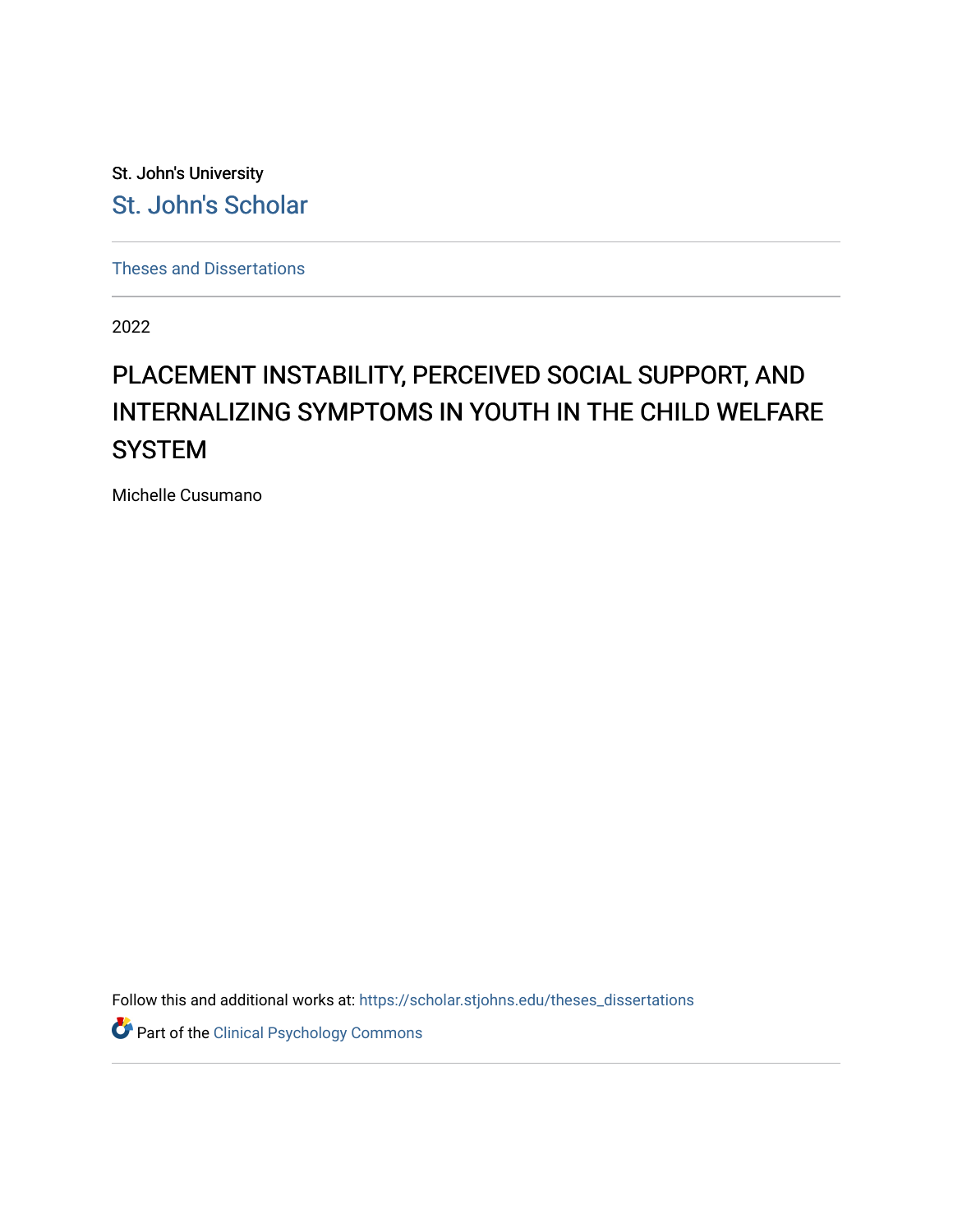## PLACEMENT INSTABILITY, PERCEIVED SOCIAL SUPPORT, AND INTERNALIZING SYMPTOMS IN YOUTH IN THE CHILD WELFARE SYSTEM

A thesis submitted in partial fulfillment

of the requirements for the degree of

MASTER OF ARTS

to the faculty of the

## DEPARTMENT OF PSYCHOLOGY

of

## ST. JOHN'S COLLEGE OF LIBERAL ARTS AND SCIENCES

at

ST. JOHN'S UNIVERSITY

New York

by

Michelle Cusumano

 $\_$  , and the state of the state of the state of the state of the state of the state of the state of the state of the state of the state of the state of the state of the state of the state of the state of the state of the

Date Submitted \_\_\_\_\_\_\_\_\_\_\_\_\_\_\_\_\_ Date Approved\_\_\_\_\_\_\_\_\_\_\_\_\_\_\_\_\_\_\_\_\_

Michelle Cusumano Andrea Bergman, Ph.D.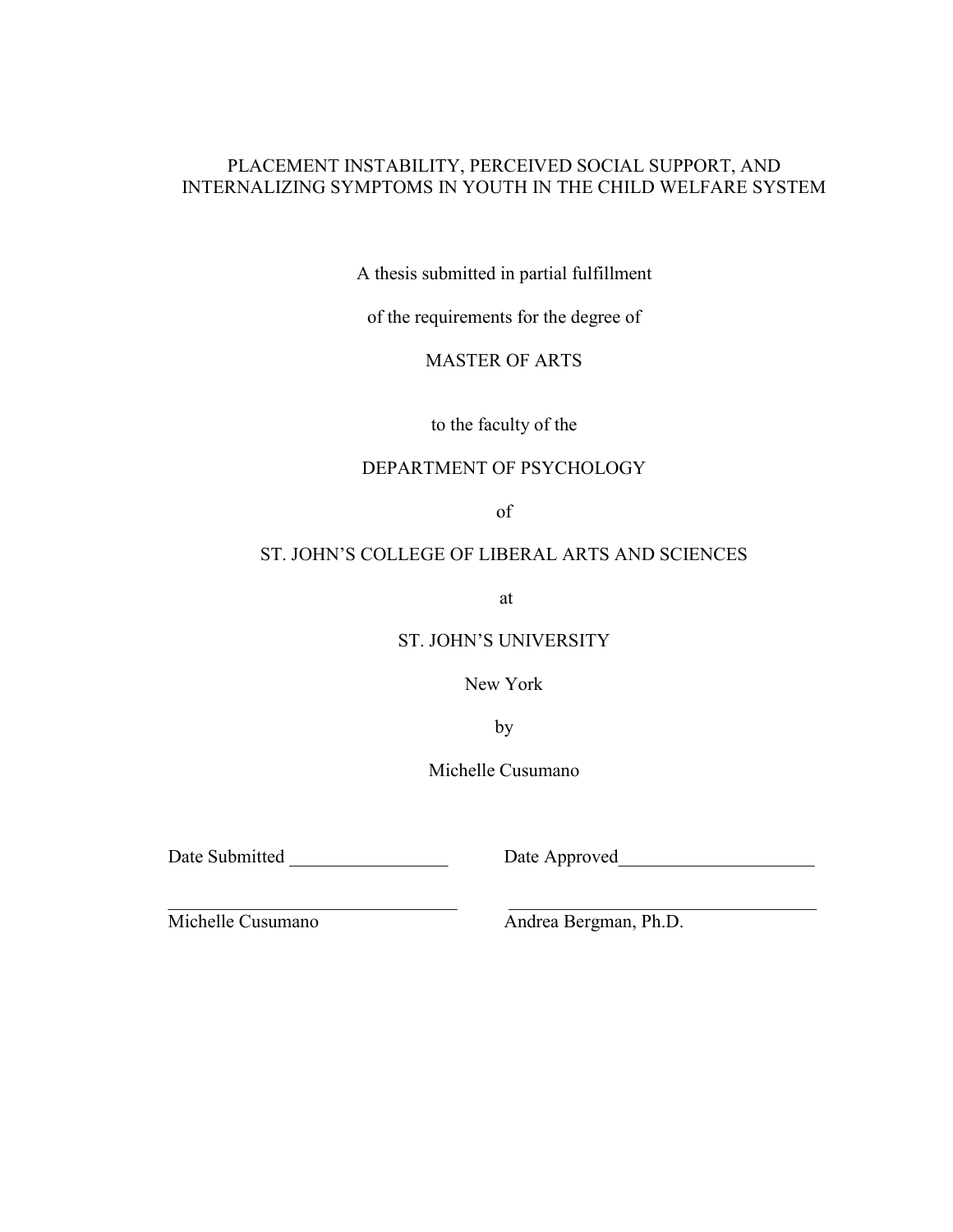**© Copyright by Michelle Cusumano 2022** 

**All Rights Reserved**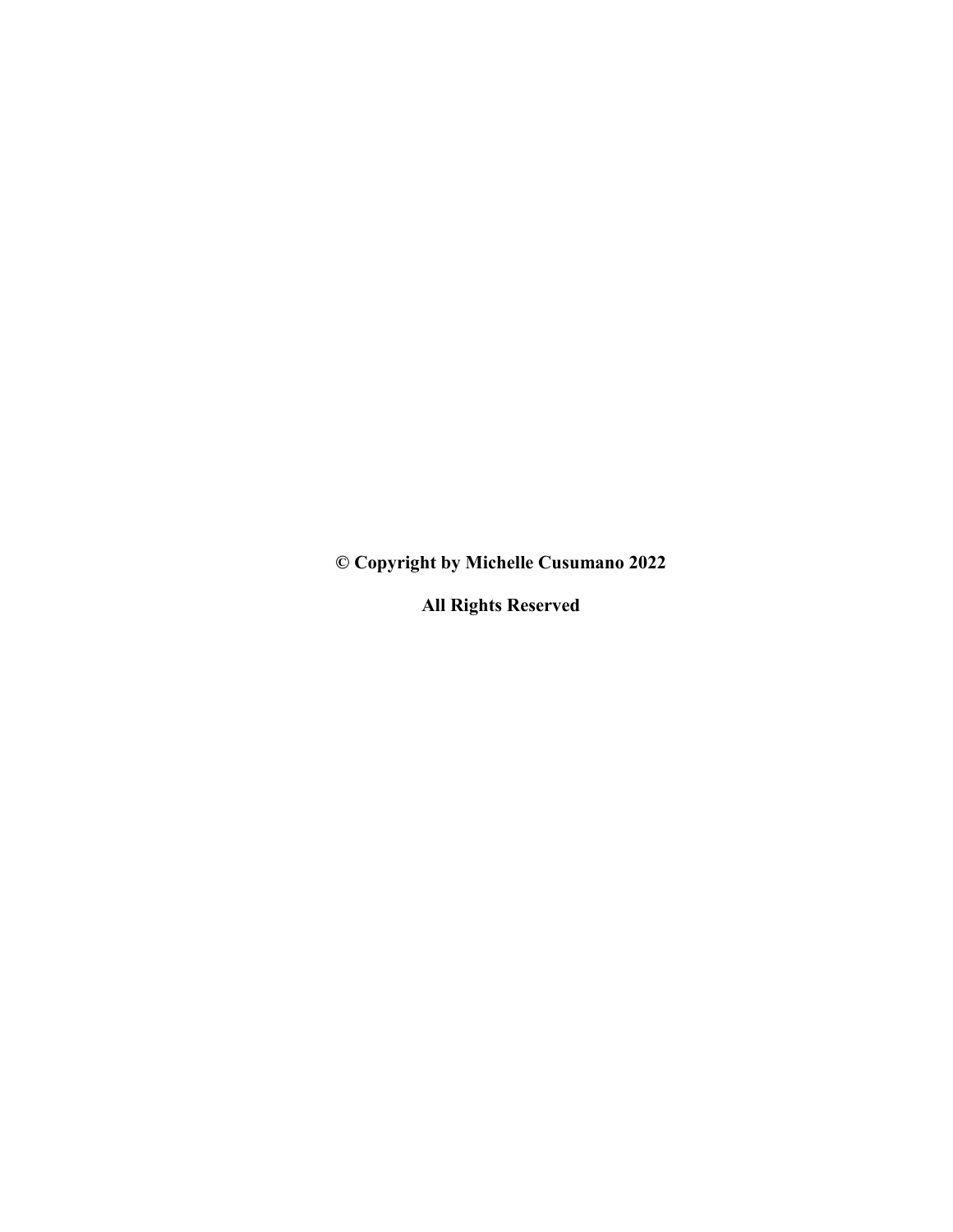#### **ABSTRACT**

# PLACEMENT INSTABILITY, PERCEIVED SOCIAL SUPPORT, AND INTERNALIZING SYMPTOMS IN YOUTH IN THE CHILD WELFARE SYSTEM Michelle Cusumano

High rates of youth in the child welfare system (CWS) experience placement instability, or frequent moves between household, institution, or placement (Fisher et al., 2013). Placement instability has been shown to predict subsequent internalizing symptoms regardless of the maltreatment type, severity, or frequency experienced by the child in foster care (McGuire et al., 2018). Frequent moves between biological parents, foster or kinship caregivers, or group homes may detrimentally affect youth's social support networks, which are known to serve as a protective factor for maltreated children and adolescents (Folger & Wright, 2013). The current study aims to examine longitudinally whether perceived support from current primary caregivers and/or peers mediate the link between number of home placement moves and internalizing symptoms in youth referred to the child welfare system. It was hypothesized that there would be significant indirect effects from placement instability to internalizing symptoms via both perceived current caregiver support and perceived peer support. Secondary data analysis was performed using data collected from 1,333 adolescents as part of the National Survey of Child and Adolescent Wellbeing (NSCAW). Perceived current caregiver support was assessed using project-developed questions and perceived peer support was measured using an adapted version of the Children's Loneliness and Dissatisfaction Scale (Asher et al., 1984). A structural equation model (SEM) was utilized to test whether there were indirect effects of placement instability (reported by the child's caseworker) between baseline and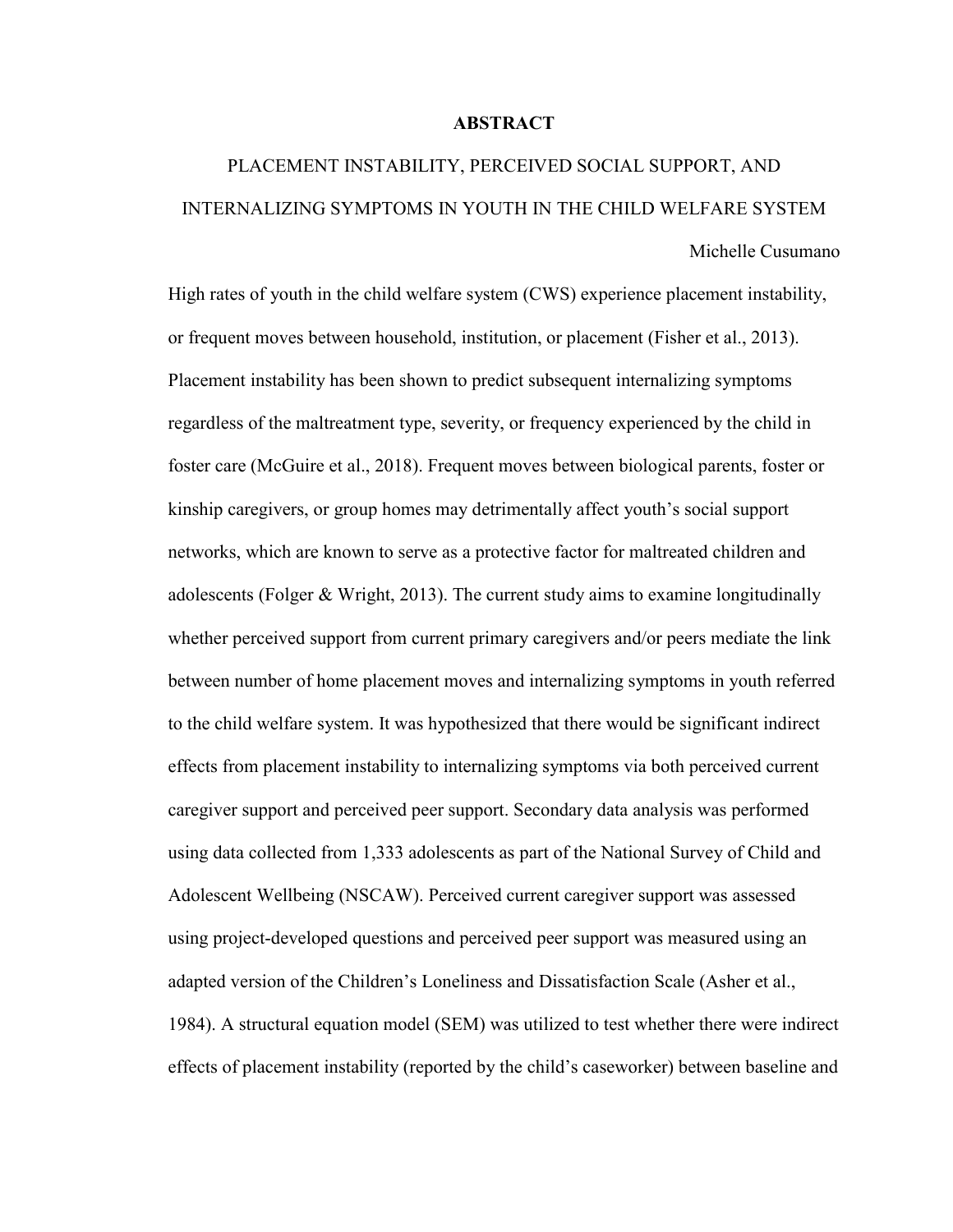Wave 3 (18 months after initial CWS investigation) and internalizing symptoms at Wave 4 (36 months after initial CWS investigation) via perceived current caregiver support and perceived peer support (both measured at Wave 3). Results showed a significant indirect effect from placement instability to internalizing symptoms via current caregiver support only. Training and intervention implications for biological parents and substitute caregivers involved with the child welfare system are discussed.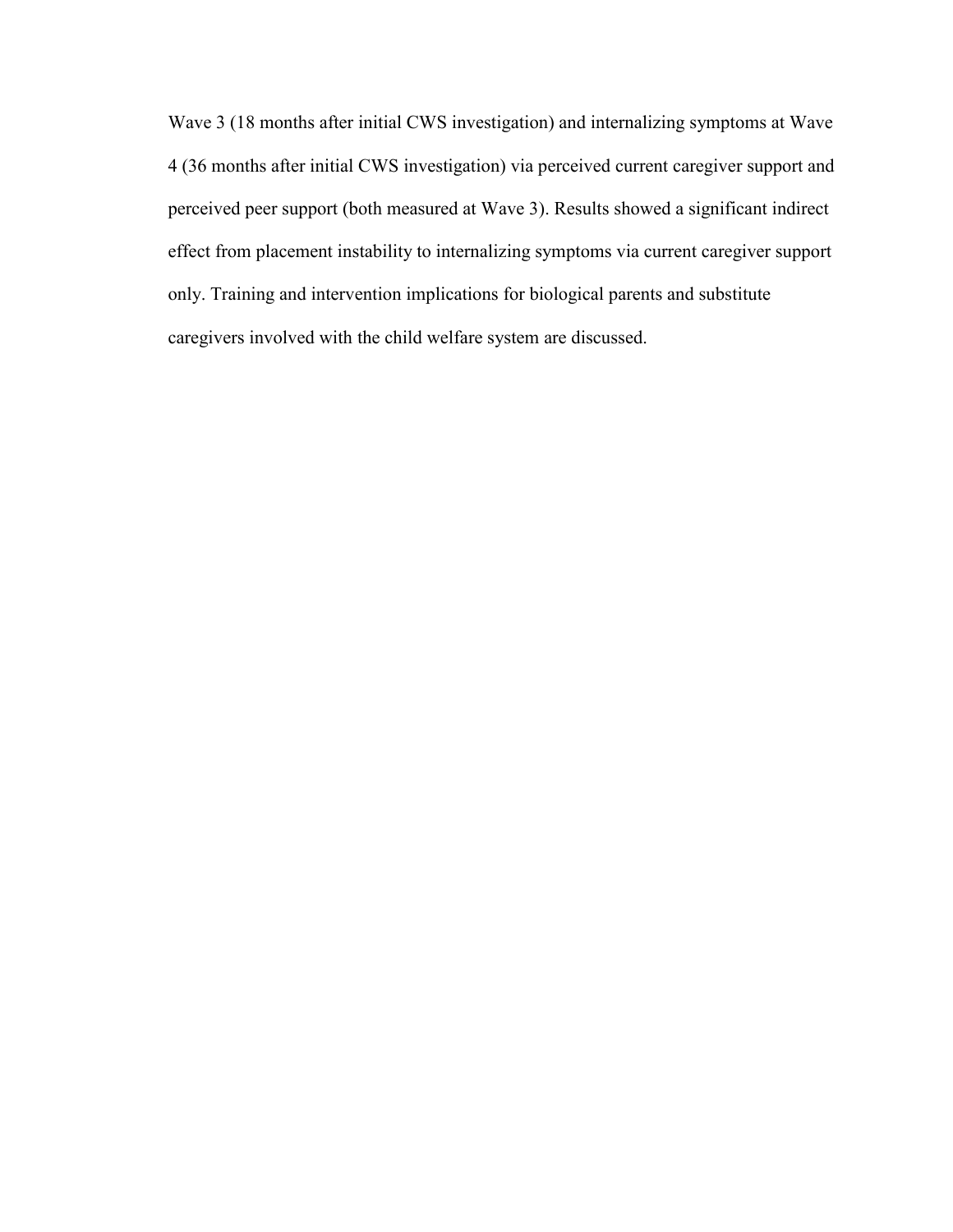# **TABLE OF CONTENTS**

| Caregiver and Peer Support and Internalizing Symptoms in Maltreated Youth 3   |
|-------------------------------------------------------------------------------|
|                                                                               |
|                                                                               |
|                                                                               |
|                                                                               |
|                                                                               |
|                                                                               |
|                                                                               |
|                                                                               |
|                                                                               |
|                                                                               |
|                                                                               |
| Placement Instability, Perceived Current Caregiver Support, and Internalizing |
|                                                                               |
| Placement Instability, Perceived Peer Support, and Internalizing Symptoms  14 |
|                                                                               |
|                                                                               |
|                                                                               |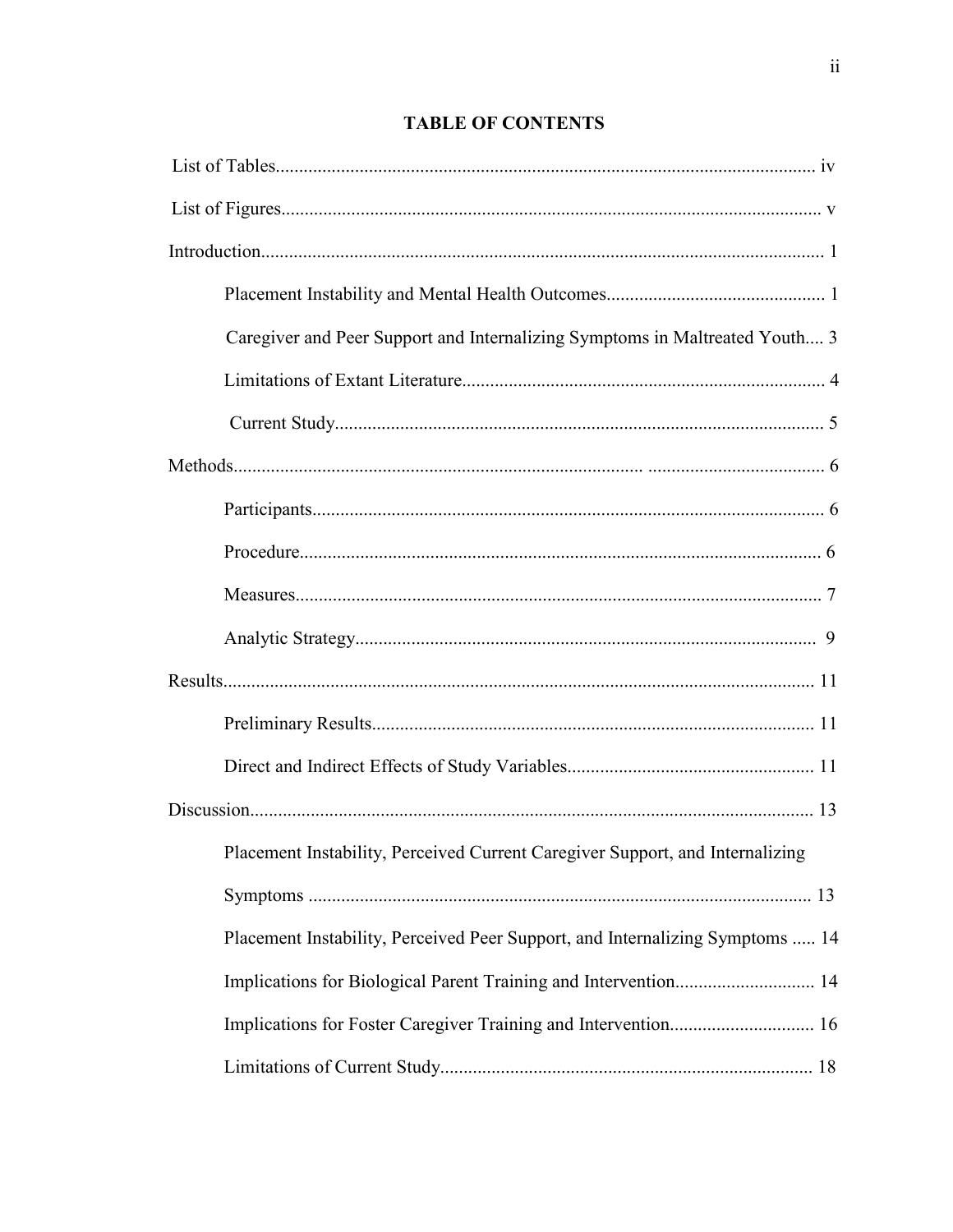| Appendix B: Loneliness and Dissatisfaction Scale (Interview Adapted for NSCAW)  25 |  |
|------------------------------------------------------------------------------------|--|
|                                                                                    |  |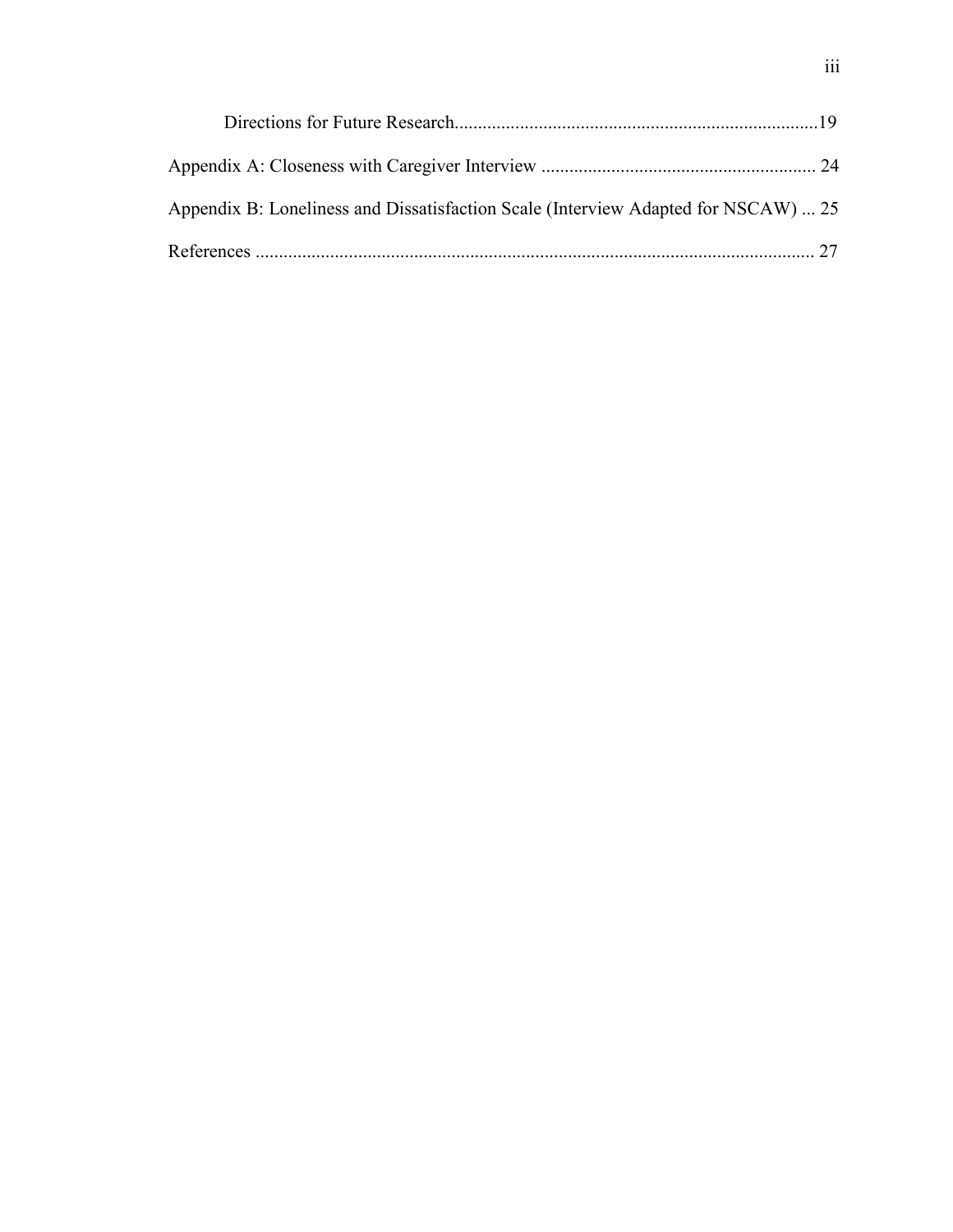# **LIST OF TABLES**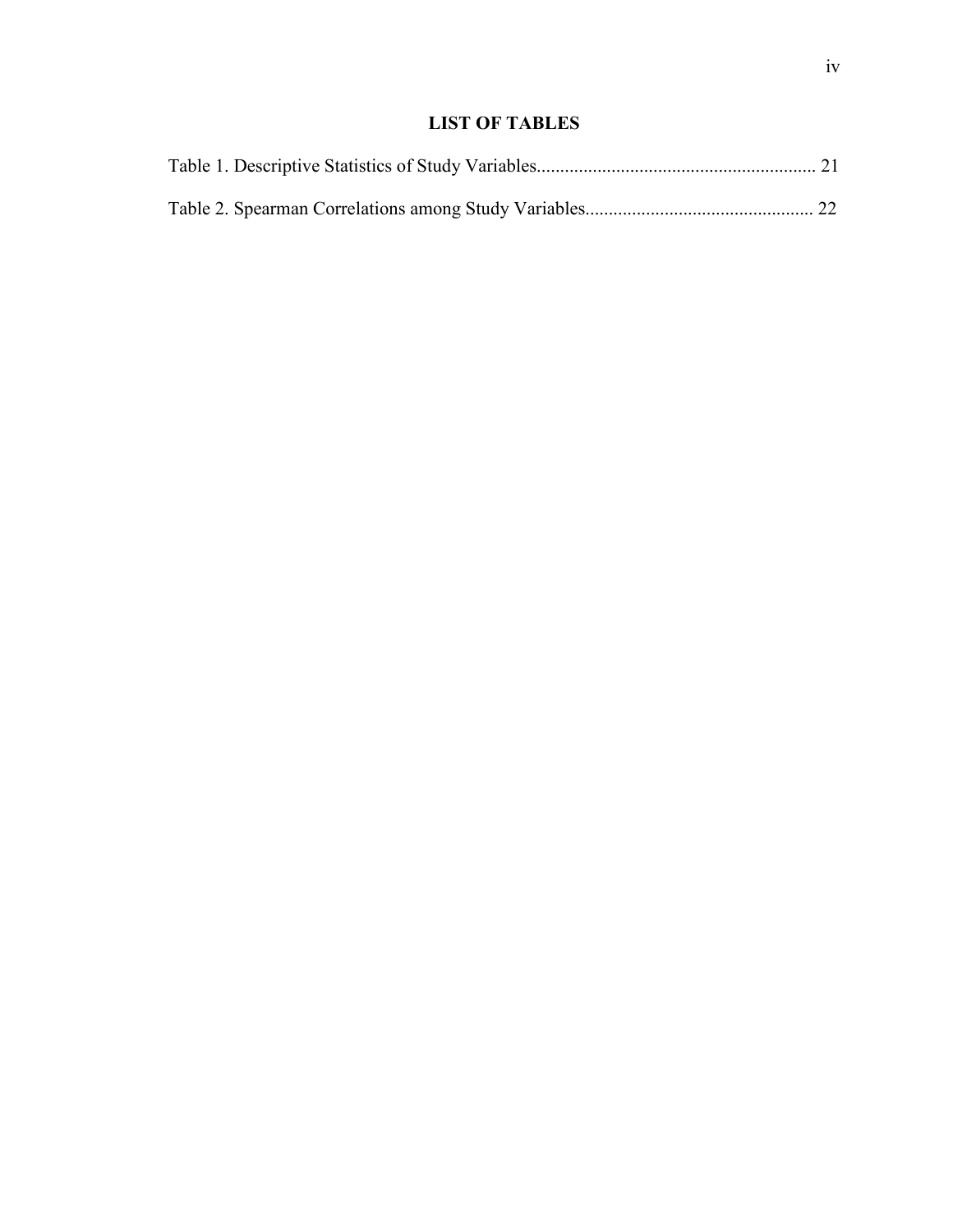# **LIST OF FIGURES**

| Figure 1. Placement instability contributes to greater internalizing symptoms via |  |
|-----------------------------------------------------------------------------------|--|
|                                                                                   |  |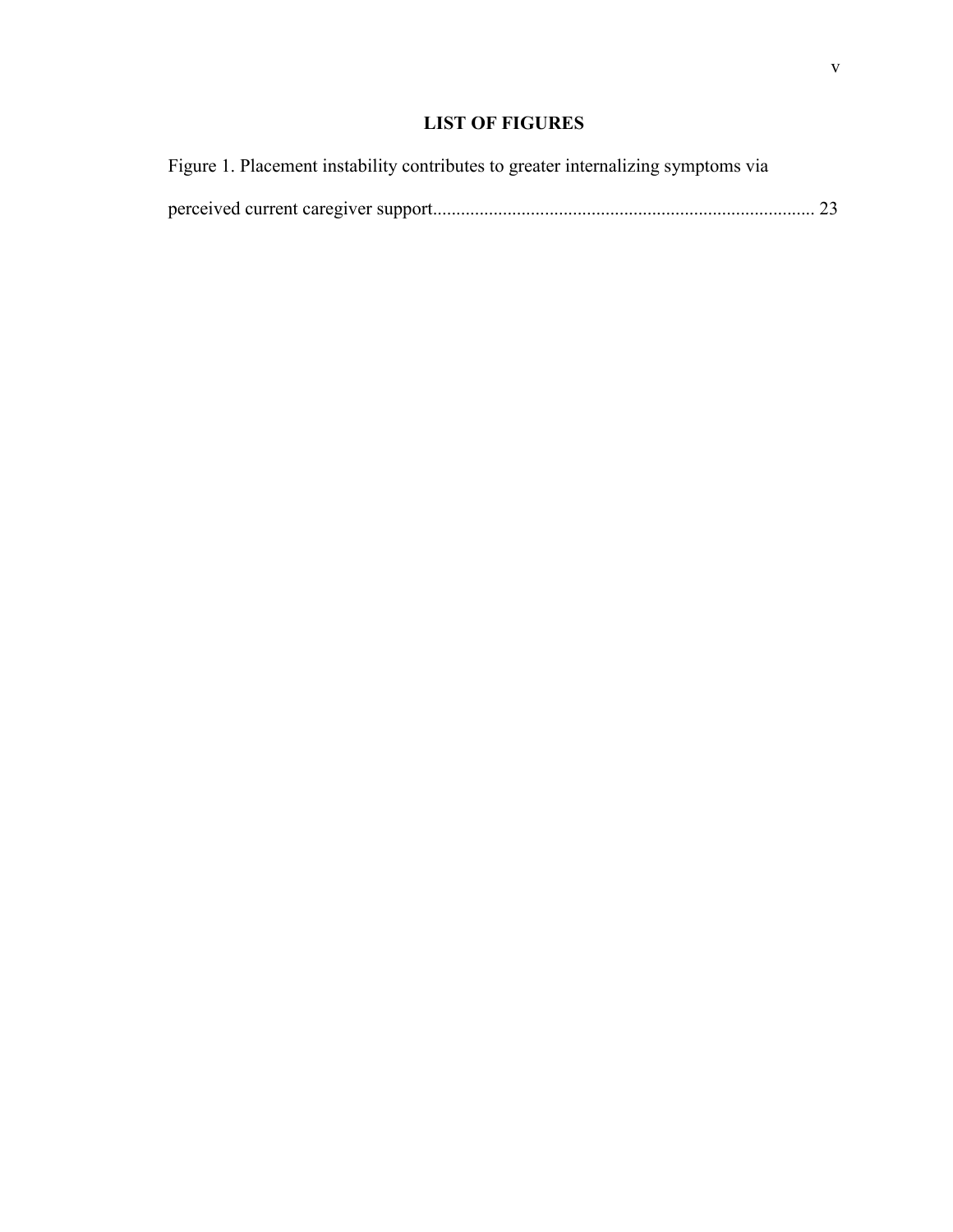#### **INTRODUCTION**

Each year, hundreds of thousands of children and adolescents in the United States are placed under the care of the child welfare system after a report of child maltreatment. Despite efforts by the child welfare system to keep children with their biological families, children and adolescents often experience placement instability, or frequent moves between household, institution, or placement (Fisher et al., 2013). Reports vary in terms of the average number of placement moves children experience during their time in outof-home, or substitute, care (e.g., foster care, kinship care, group home, residential homes, etc.). Rubin et al., (2004) estimated that about 33% of youth transition to three or more placements, whereas other estimates indicate that a third of youth experience eight or more placement moves before achieving placement stability or aging out of the child welfare system (Pecora et al., 2005). Short and long-term consequences of placement instability have been studied thoroughly, demonstrating a robust link between placement instability and poor negative mental health outcomes (Oswald et al., 2010). Some researchers have posited that placement instability increases the risk of psychological problems due to repeated disruption to a child's social and emotional support networks (McGuire et al., 2018). The current study aims to examine longitudinally whether perceived social support mediates the link between number of home placement moves and internalizing symptoms in youth referred to the child welfare system.

#### **Placement Instability and Mental Health Outcomes**

Maltreated youth in out-of-home care exhibit poorer outcomes than comparison groups across several areas of functioning. Research has shown that the prevalence of a psychological disorder is almost four times greater amongst youth in the child welfare

1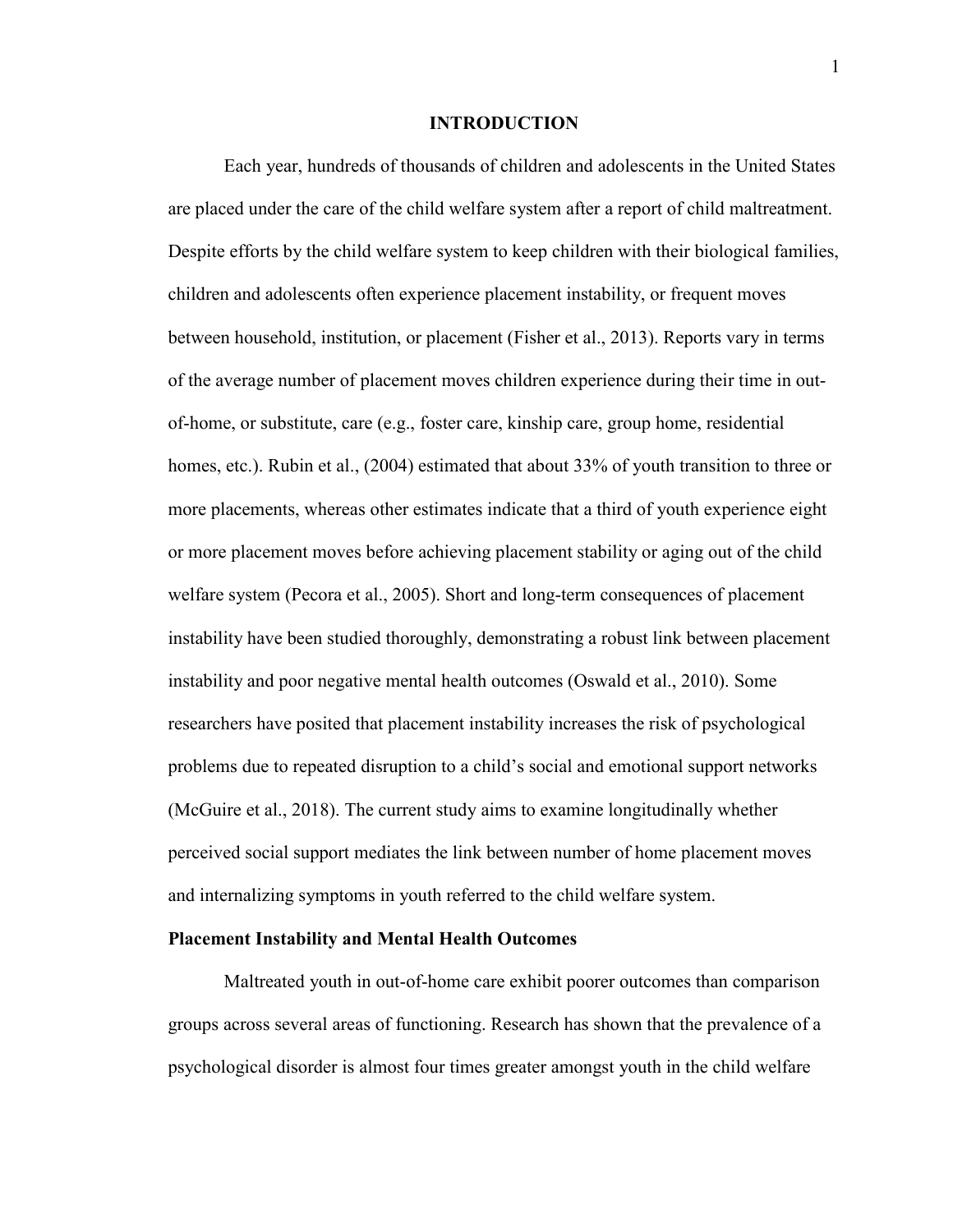system than the prevalence among the general population of children and adolescents (Bronsard et al., 2016). A review of 32 articles on the mental health of children with involvement in the child welfare system found that youth in foster care have a high prevalence of comorbid internalizing and externalizing disorders, as well as developmental delays (Oswald et al., 2010). Further, children who have experienced outof-home care demonstrate lower academic achievement performances (Berger et al., 2015) and have higher involvement with the juvenile justice system (Cutuli et al., 2016). Ryan and Testa (2005) demonstrated that although one out-of-home placement did not significantly increase the risk for greater psychological problems, multiple moves between placements did significantly increase the risk for internalizing and externalizing symptoms, even after controlling for behavior problems before entry into foster care. Rubin et al. (2007) replicated these findings, showing that youth in the child welfare system experienced high rates of placement disruption, which had a significant impact on their mental health outcomes, even after controlling for preexisting symptoms at baseline. Additional longitudinal research suggests that multiple placement changes as well as characteristics of the living situation predicted subsequent internalizing symptoms (Rosenthal & Villegas, 2010). McGuire et al. (2018) sought to further elucidate the relationships among maltreatment, placement instability, and mental health by demonstrating that placement stability robustly predicted subsequent internalizing and externalizing symptoms, regardless of the maltreatment type, severity, or frequency experienced by the child in foster care. Furthermore, studies on the mental health outcomes of children who have achieved placement stability (i.e., reunification, adoption, or long-term substitute care) show that stability serves as a protective factor in the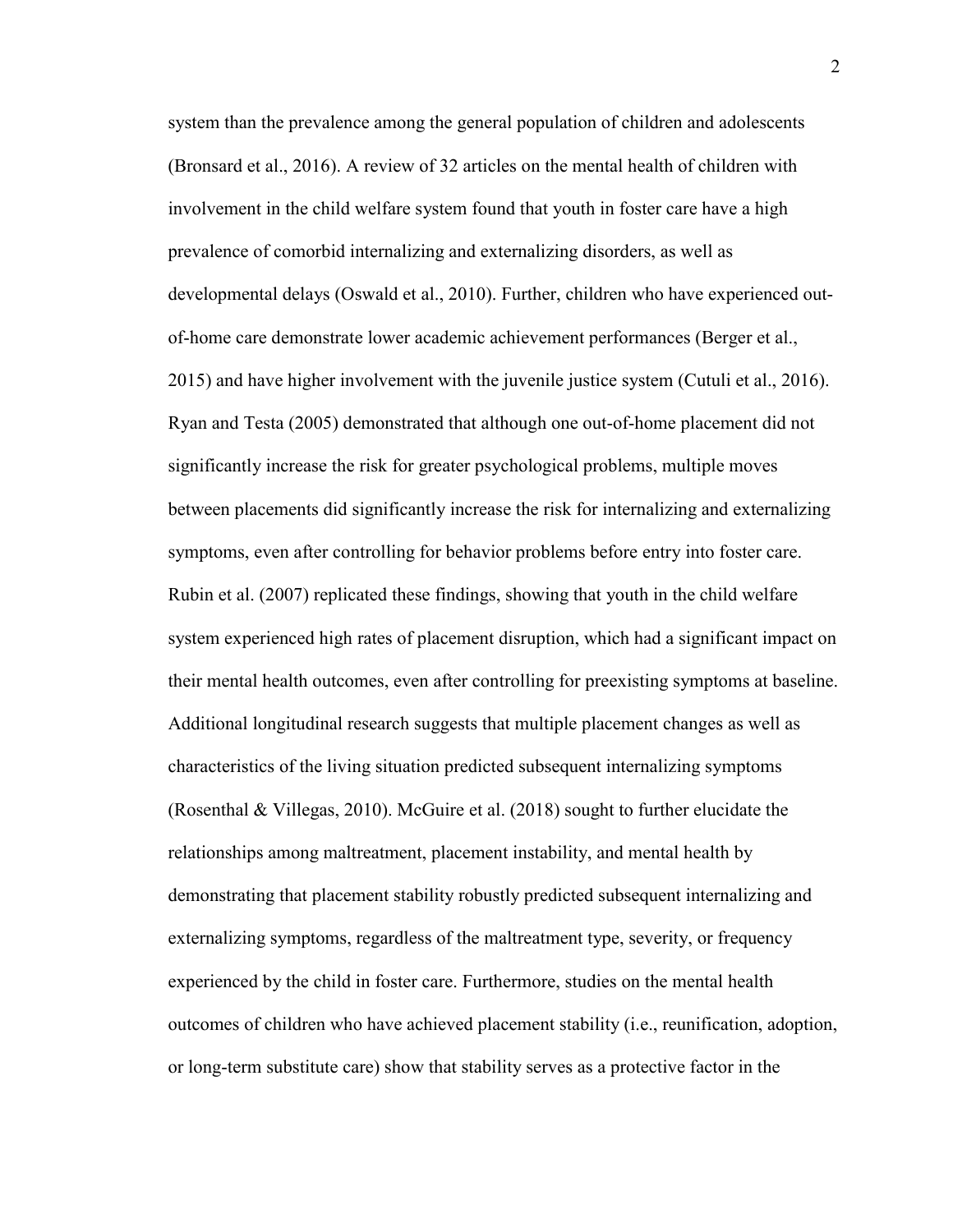emotional and behavioral functioning in youth (Aarons et al., 2010; Proctor et al., 2010). Researchers have suggested that greater risk of poor psychological outcomes for youth in out-of-home care may be linked to their unstable and uncertain sources of social support. However, no study to date has demonstrated whether perceived social support explains the relation between placement instability and poor mental health outcomes such as internalizing symptoms.

#### **Caregiver and Peer Support and Internalizing Symptoms in Maltreated Youth**

 Children and adolescents who experience placement disruption face repeated separation from both biological and foster caregivers as well as others in their social network such as siblings, extended families, and peers. Frequent placement moves may result in youth being disconnected from a relationship in which they felt supported and cared for, and the fear of future disruptions may decrease the child's motivation to form new supportive relationships. In a study with maltreated adolescents in foster care, adolescents named significantly fewer members in their social networks than comparison youth (Negriff et al., 2014). Additionally, youth in foster care report lower quality peer relations than children raised by their biological families (DeLuca et al., 2018). Although social support has not been investigated as a mediator between placement instability and internalizing symptoms, the importance of social support for mental health outcomes of maltreated children has been studied thoroughly. Both family and peer support has been shown to be a protective factor in the development of internalizing symptoms in adolescents who have experienced maltreatment (Folger & Wright, 2013). Chesmore et al., (2017) showed that supportive and secure relationships with biological parents and with substitute caregivers each explain a significant proportion of variance in the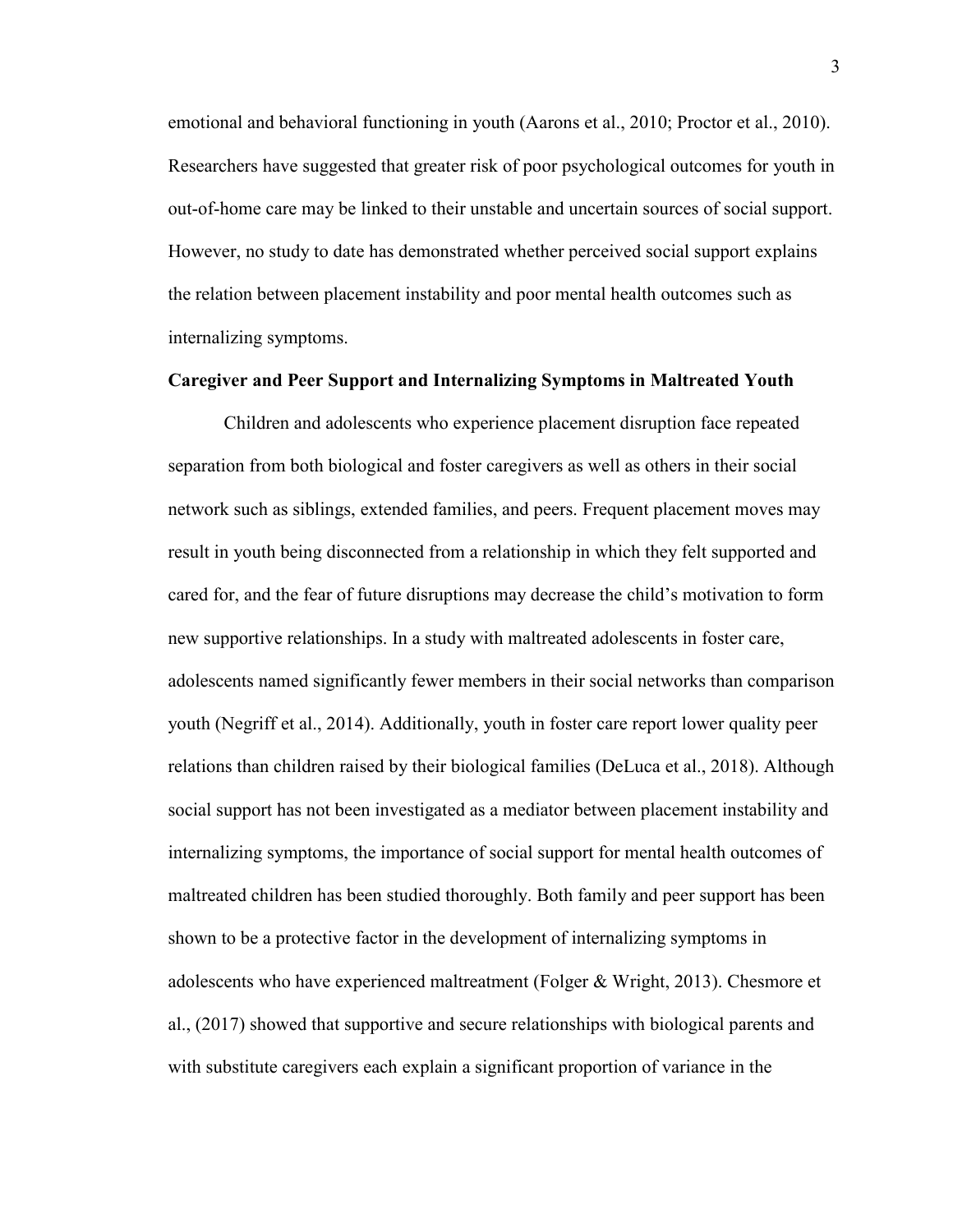presence of internalizing symptoms in foster children, above and beyond demographics and characteristics of maltreatment and placement. In a study with 188 adolescents, Cooley et al., (2015) demonstrated a significant relationship between youths' perceptions of foster caregiver support and levels of internalizing symptoms. Additionally, a recent study demonstrated that peer support moderated the association between complex trauma and internalizing symptoms (Yearwood et al., 2019). When examining family and peer support together in one measure and construct, Salazar et al. (2011) found that support from family and peers had a direct effect on depression, as well as partial mediation effects on the relation between maltreatment and depression in adolescents in foster care. Longitudinal studies have also demonstrated that social support mediates the relationship between child abuse history and internalizing symptoms in adulthood (Sperry & Widom, 2013). Despite the exclusion of placement characteristics in the social support literature, these studies suggest that perceived support from both caregivers and peers serves as an influential protective factor for internalizing symptoms for maltreated youth in substitute care.

#### **Limitations of Extant Literature**

Much of the research examining placement instability has focused on identifying predictors of instability to facilitate prevention (Hill, 2012; Sattler et al., 2018; Webster et al., 2000) but almost none has sought to explain the association between placement instability and internalizing symptoms. This relationship is imperative to understand because despite the child welfare system's efforts to limit placement disruptions and the growing knowledge of risk factors for instability, it is still quite common for children to frequently move between placements. Further, most children display high levels of psychopathology at the onset of their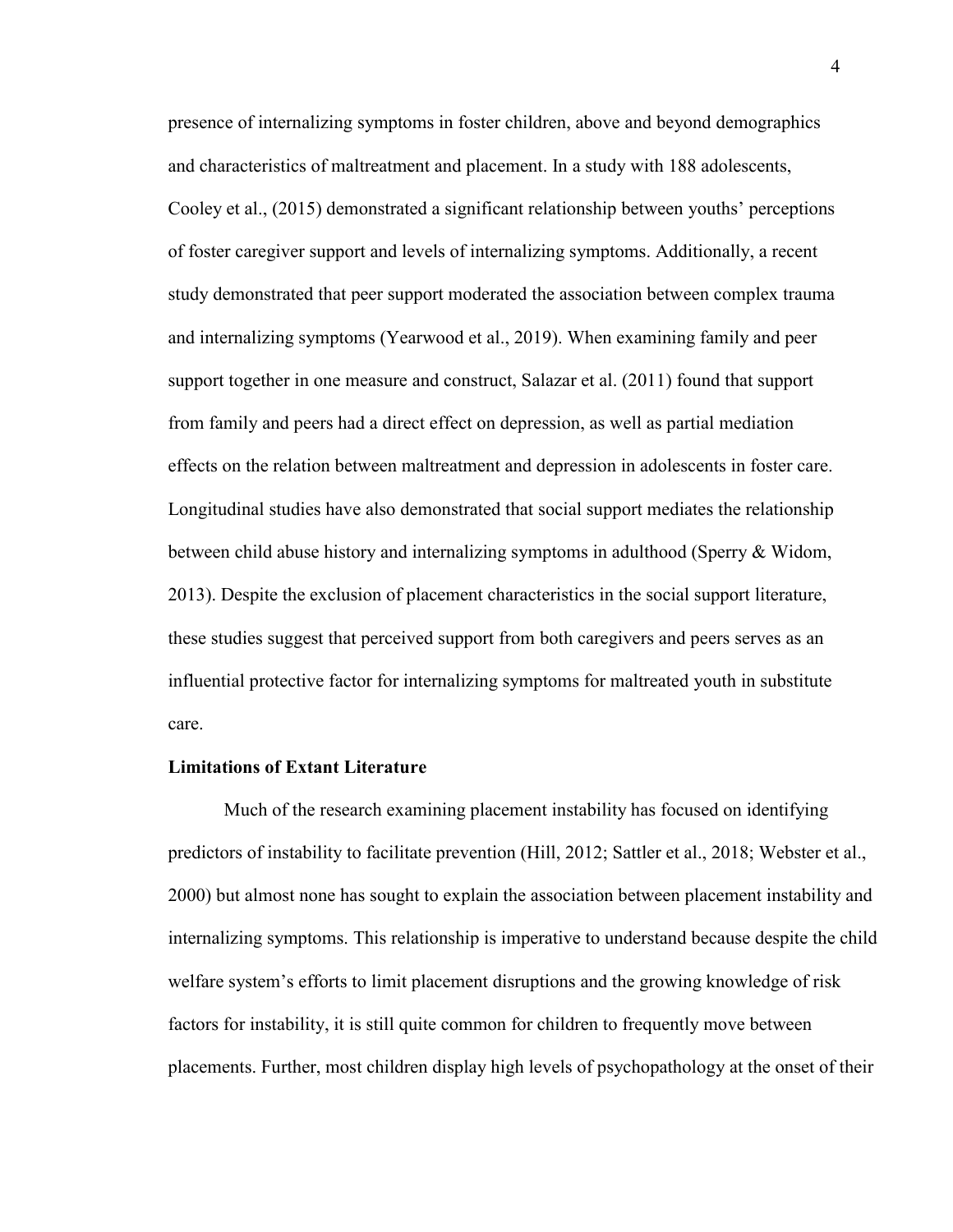involvement with the welfare system, which remain stable or worsen during a child's time in outof-home care (Goemans et al., 2015). Therefore, researchers must better understand the mechanisms by which placement instability leads to psychological symptoms in order to intervene more effectively. The extant literature has indicated support for social support as a partial mediator between maltreatment characteristics and internalizing symptoms. However, no studies have examined whether current caregiver and or peer support explain the relation between placement instability and internalizing symptoms. An understanding of the pathways between placement instability, caregiver support, peer support, and internalizing symptoms will assist case workers and other professionals in the child welfare system to intervene with children and caregivers early and prevent detrimental trajectories.

#### **Current Study**

The current study will address the following aims: (1) replicate research findings regarding the relation between placement instability and internalizing symptoms, (2) examine whether either perceived current caregiver support and or perceived peer support mediate(s) the association between placement instability and internalizing symptoms in a nationally representative sample of adolescents in the child welfare system.

**Hypothesis.** There will be significant indirect effects from placement instability to internalizing symptoms via both perceived current caregiver support and perceived peer support after accounting for predictors of internalizing symptoms well-established in the literature.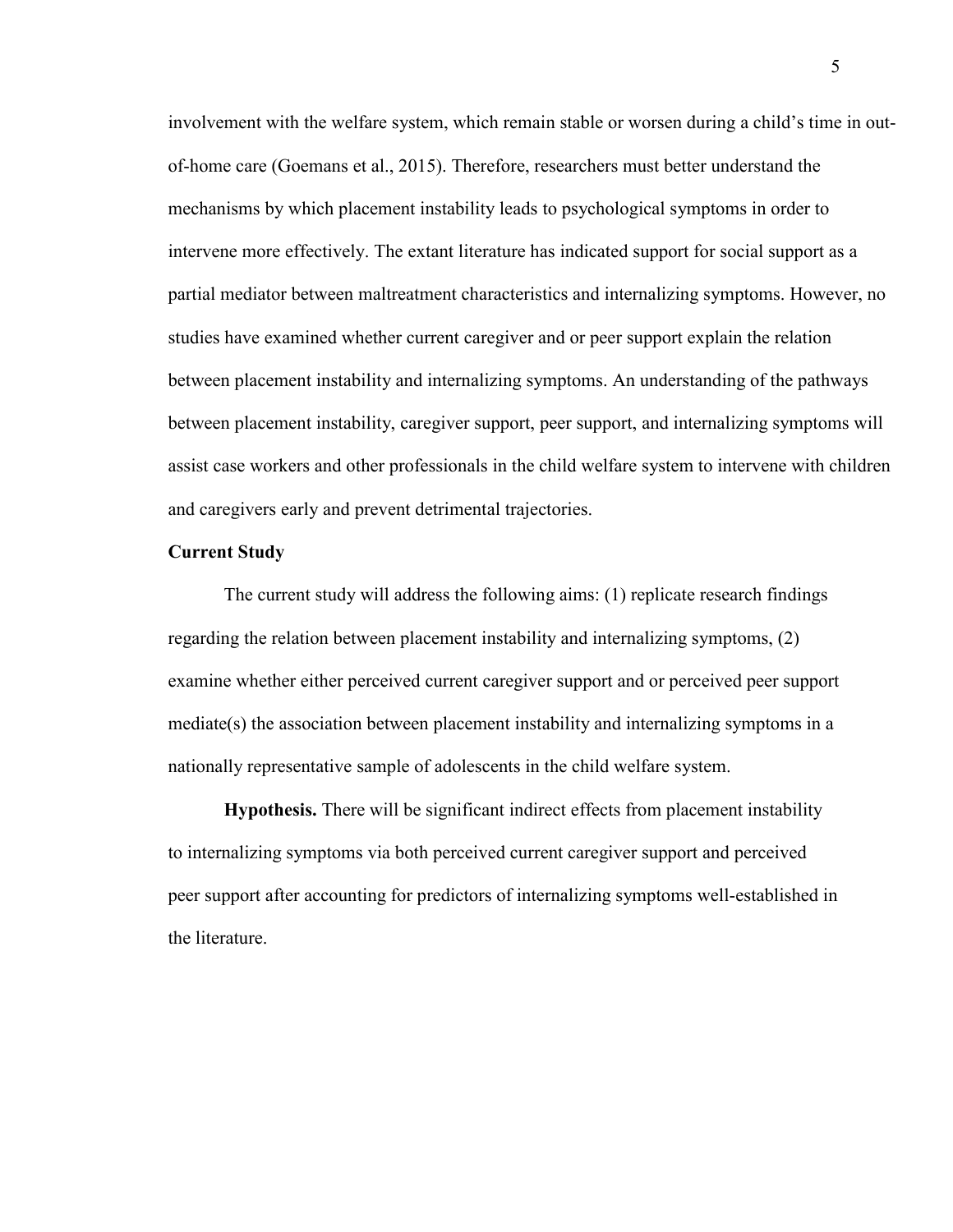#### **METHODS**

#### **Participants**

Survey data were collected from 1,333 adolescents, their current caregivers, and their caseworkers as part of the National Survey of Child and Adolescent Wellbeing (NSCAW), a nationally representative longitudinal study designed to examine the wellbeing of children and families and their experiences with the child welfare system in the United States (Dowd et al., 2004). Under contract from the Administration for Children and Families, NSCAW recruited children and caregivers from 97 counties nationwide who were referred to the child welfare system between October 1999 to December 2000 after a report of maltreatment. Participating children were between infancy and 14 years of age at the time of sampling. Families were included in the sample regardless of whether the referral report of maltreatment was substantiated or unsubstantiated. For the current study, the sample was restricted to youth who were 11-17 years of age at Wave 3 because this age group was asked to report on their relationship with their current caregiver. Additionally, this age group experiences more placement instability than younger children (Sattler et al., 2018). In the final sample, 46% of youth identified as Caucasian or White, 27% identified as Black or African American, 13% identified as Hispanic, 3% identified as Multiracial, 3% identified as Other (e.g., Hawaiian/Pacific Islander, Native American etc.) and 1% identified as Asian. Fifty-five percent of current caregivers reported a yearly household income of \$24,999 or less.

#### **Procedure**

NSCAW researchers used a two-stage stratified design to select the NSCAW sample. The first stage entailed dividing the U.S. into nine sampling strata. More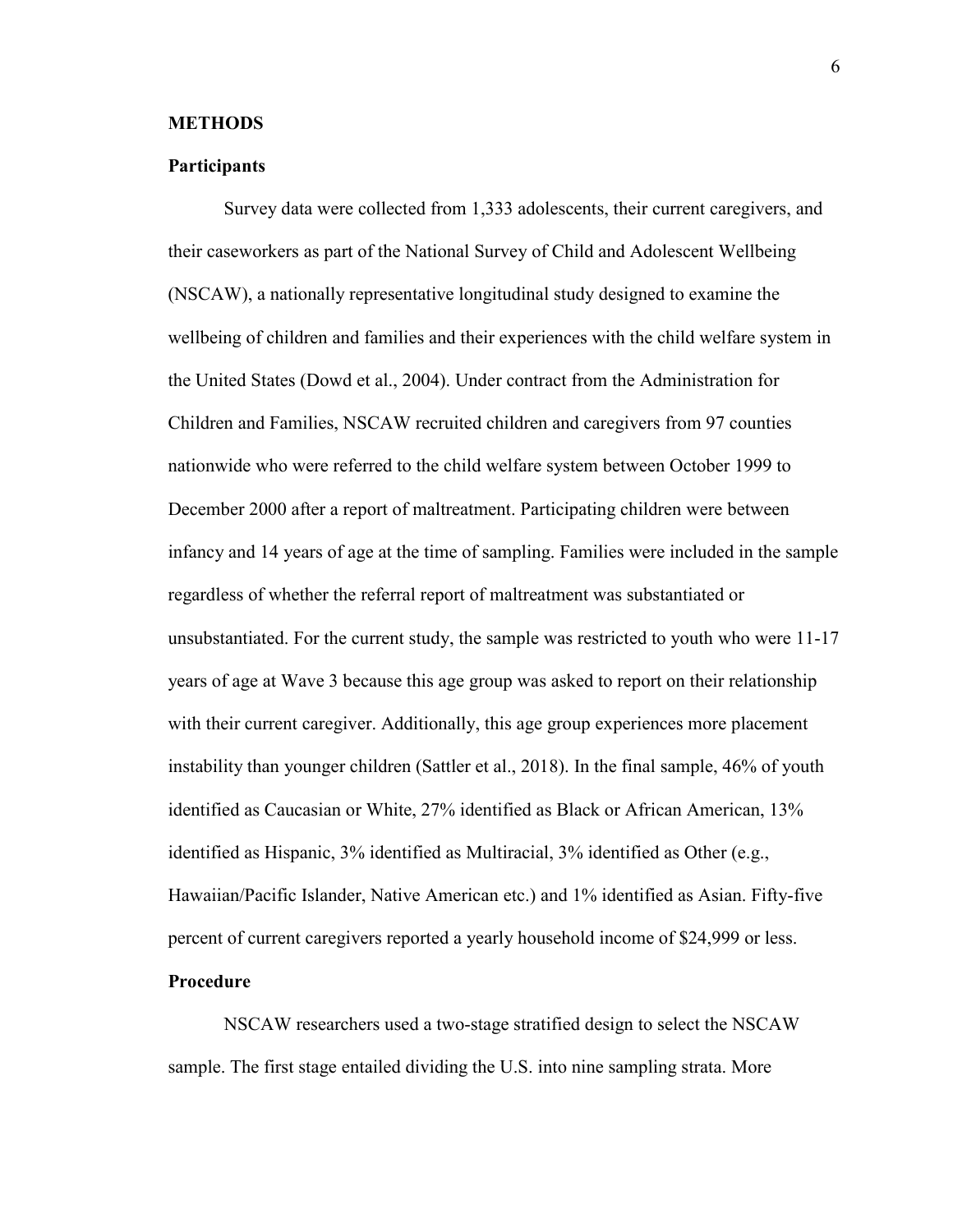specifically, the eight states with the highest child welfare caseloads made up eight of the strata. The ninth stratum consists of the remaining 42 states and the District of Columbia. Within each of these strata, researchers formed and identified primary sampling units, defined as the geographic location serviced by one child protective services agency (Dowd et al., 2004). Participating families were selected from 92 primary sampling units around the United States. After agencies were recruited for the study, field representatives mailed introductory letters to families and contacted them to assess interest, obtain consent, and schedule interviews. Survey data were collected from children and their current and former caregivers, teachers, and case workers at baseline (approximately 6 months after the close of the initial investigation) and follow up periods 12 months (Wave 2), 18 months (Wave 3), 36 months (Wave 4), and 59-96 months later (Wave 5).

#### **Measures**

*Demographics.* Current and former caregivers were asked to report on child and caregiver demographic characteristics such as race/ethnicity, age, gender, household income, current placement type, and household characteristics.

*Placement Instability.* Placement instability was defined by the number of placement moves between baseline and Wave 3. The number of placements variable was derived from questions asked to each child's caseworker. This procedure was consistent with previous methods outlined in Casanueva et al. (2014). At each wave of data collection, caseworkers were asked "Where is the child currently living?". Interviewers then probed about child placement changes for up to 25 moves since the last wave of data collection. Following the procedures of Howard et al. (2011), a placement change was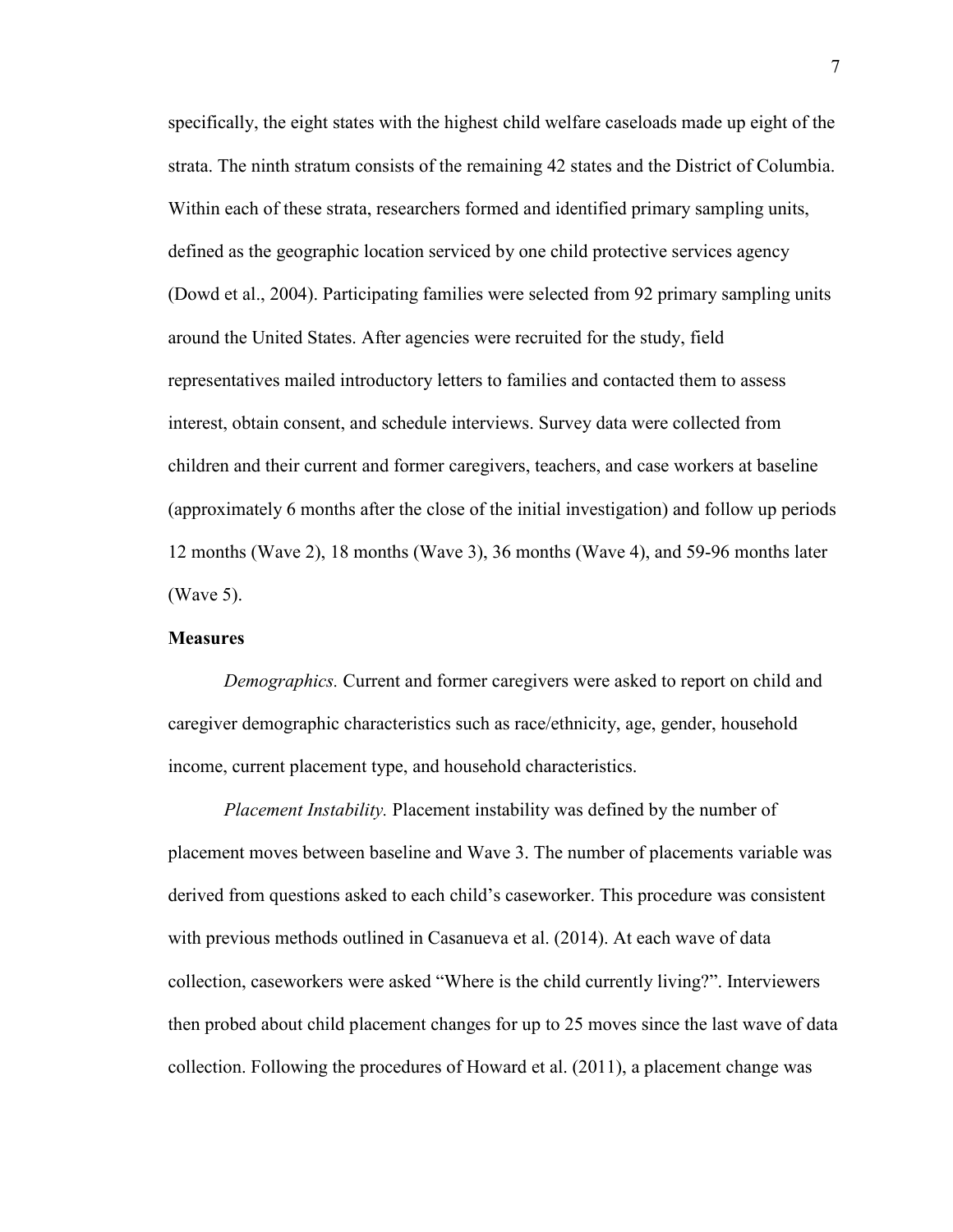operationalized as a change in household for at least 7 days without the original caregiver. Number of placement changes between Wave 1 and Wave 3 were summed to create the Number of Placements variable.

*Perceived Current Caregiver Support.* Current caregiver support was measured using the following project-developed questions: "How much do you think (primary current caregiver) cares about you?" and "How close do you feel to your current caregiver?". Each of these items was measured on a 5-point scale from "Not at all" to "Very much" and summed to create a total score (NSCAW, 2009), with a higher score indicating higher support.

*Perceived Peer Support*. The Children's Loneliness and Social Dissatisfaction Scale (Asher et al., 1984) measures a child's levels of social support and loneliness. Sample items include, "I have nobody to talk to at school" and "I have lots of friends at school". Each item is measured on a five-point scale from "Never" to "Always true". Appropriate items were reverse coded, and all items are summed to create a total score, with a higher score indicating higher peer support. The full 24-item measure demonstrates acceptable internal consistency ( $\alpha$  = .90) and reliability (split-half correlation between forms = 0.83; Asher et al., 1984). For NSCAW, this measure was shortened to 16 questions and adapted for older youth. The available NSCAW database includes only the total scores of the adapted Children's Loneliness and Social Dissatisfaction Scale rather than each item. Thus, psychometric analyses were not conducted on the NSCAW sample for this measure.

*Internalizing Symptoms.* Youth internalizing symptoms were measured at baseline and Wave 4 using the Internalizing Subscale of the Youth Self-Report (YSR; Achenbach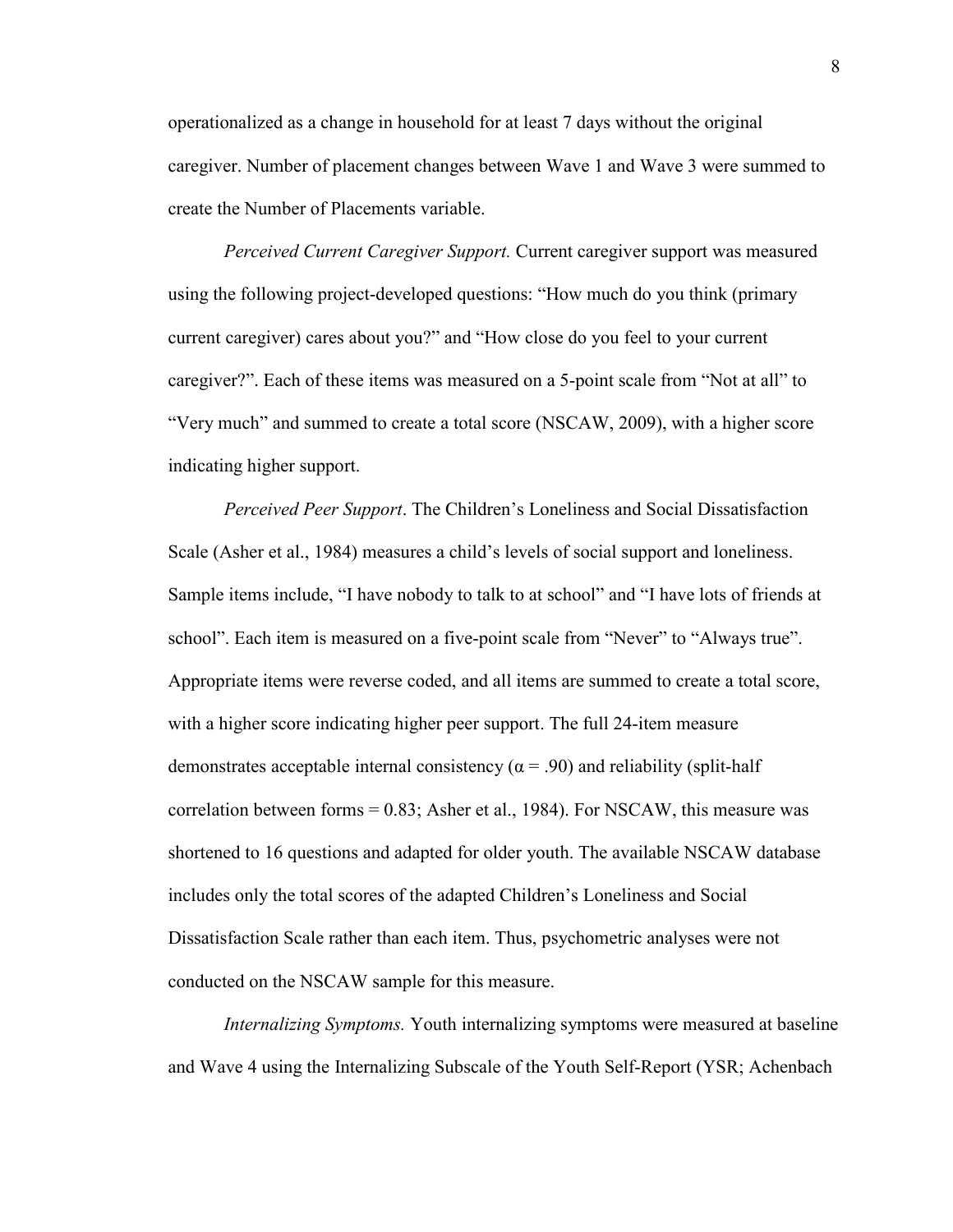and Rescorla, 2001), which was derived from the Child Behaviour Checklist (CBCL; Achenbach, 1991). This measure is made up of 118 items that assess emotional and behavioral difficulties in adolescents. The internalizing subscale includes 37 items on a three-point scale from, "Not true" to "Very true or often true". The total raw score on the Internalizing Subscale was used as the criterion variable. The YSR in the NSCAW sample demonstrates acceptable internal consistency ( $\alpha$  = 0.96) and test-rest reliability (*r*  $= 0.80$ ; NSCAW, 2009).

#### **Analytic Strategy**

Missing value analyses revealed 18% missing data on the perceived peer support variable at Wave 3, 15% missing data on the perceived current caregiver support variable at Wave 3, and 4% missing data on the internalizing symptoms variable at Wave 4. Characteristics such as race/ethnicity, age, household family income, maltreatment type, and placement type did not significantly predict missingness on these measures. Maximum likelihood estimation, the most commonly used method for estimation in structural equation modeling (Yuan & Bentler, 2007), was employed with robust standard errors to estimate the model. Additionally, a logarithmic transformation was applied to perceived current caregiver support to correct for high negative skewness. Covariates were selected based on constructs previously identified in the literature as being associated with internalizing symptoms in maltreated youth in substitute care. Gender and placement type at Wave 3 were selected as covariates as they have been shown to predict to internalizing symptoms (Danielson et al., 2005; Yanfeng et al., 2018). Placement type at Wave 3 included biological homes (74%), kinship homes (8%), foster homes (12%),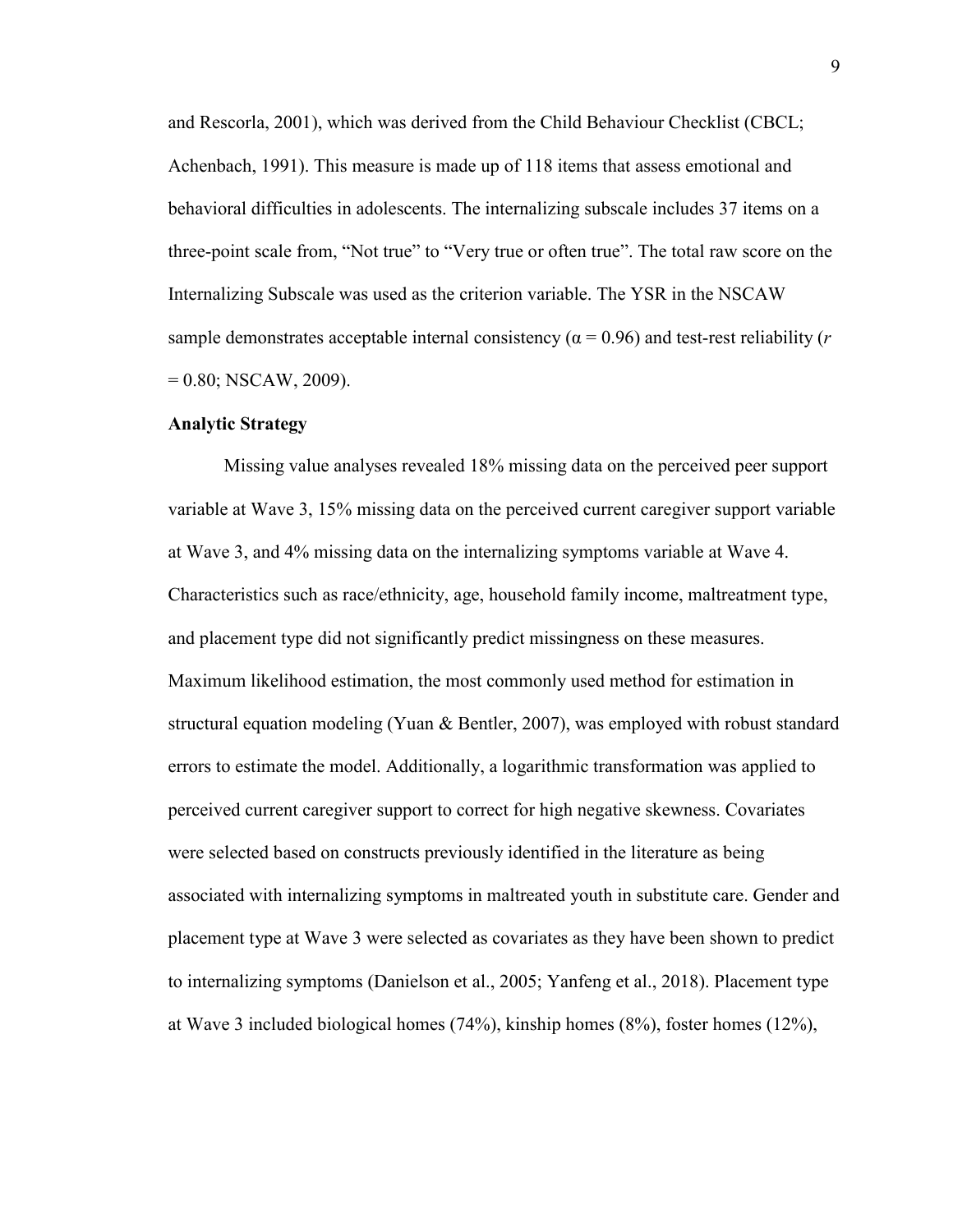and group homes or other (7%). Additionally, level of internalizing symptoms at baseline was controlled for in the model.

 Upon completion of preliminary analyses, a structural equation model was examined in R Studio to test whether perceived current caregiver support and perceived peer support mediated the association between number of placements from baseline to Wave 3 and subsequent internalizing symptoms at Wave 4. Bias corrected bootstrapping was utilized to analyze indirect effects as this method is statistically more powerful than older methods of mediation analysis (Baron & Kenny, 1986).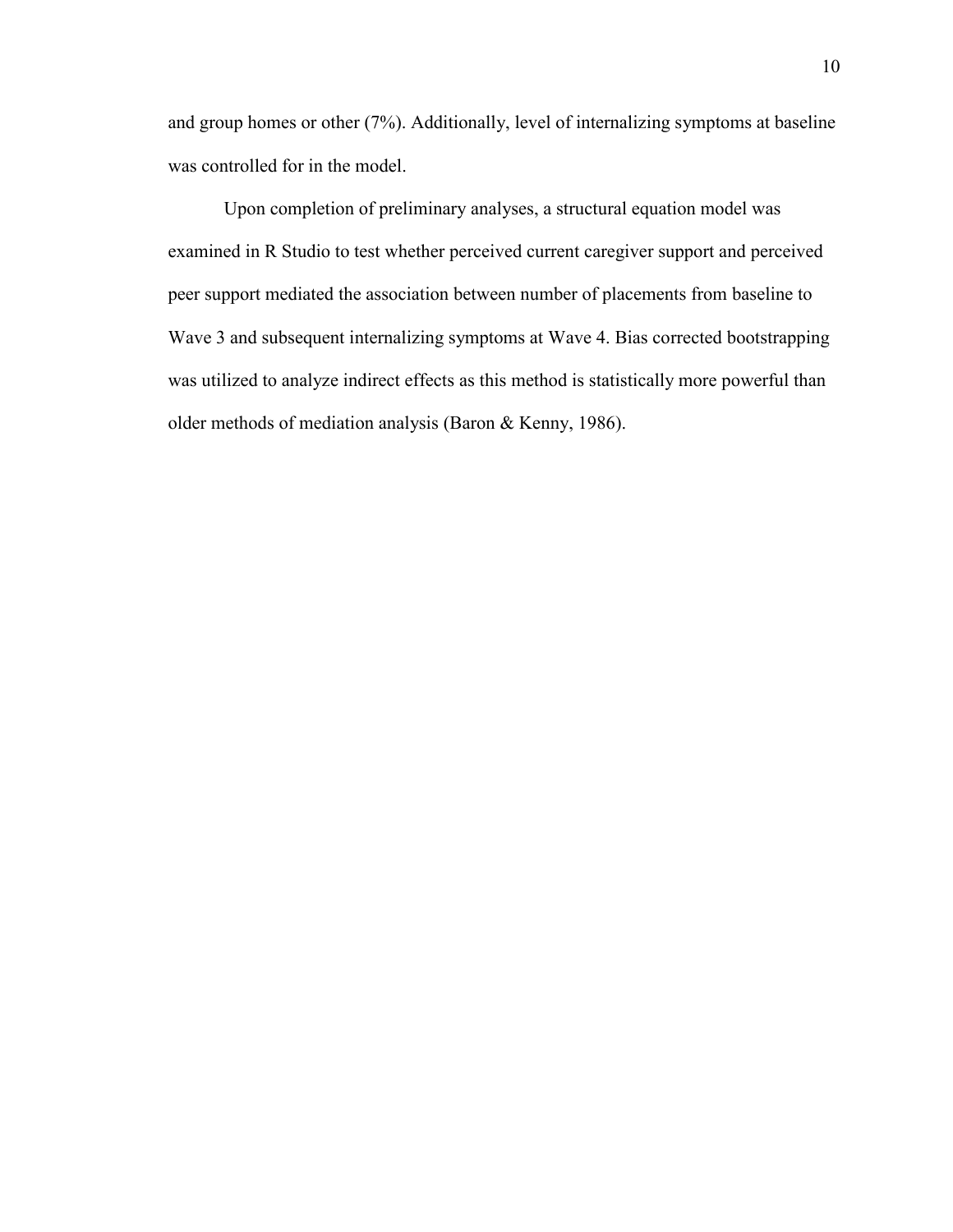#### **RESULTS**

#### **Preliminary Results**

Descriptive statistics and bivariate correlations among study variables are presented in Tables 1 and 2. The number of placement moves between baseline and Wave 3 ranged from 0 to 7, with about 63% of the sample never having been placed in temporary care outside of the home during that time period. Placement instability was significantly negatively correlated with perceived current caregiver support only. Perceived current caregiver support was significantly positively correlated with perceived peer support and significantly negatively correlated with internalizing symptoms at Wave 4. Perceived peer support was also significantly negatively correlated with Wave 4 internalizing symptoms. Among the covariates, consistent with prior research (Goemans et al., 2015), internalizing symptoms at baseline were significantly positively correlated with internalizing symptoms at Wave 4. Gender was also significantly correlated with internalizing symptoms at Wave 4, with females experiencing higher levels of symptoms. Placement type was unexpectedly not significantly related to internalizing symptoms.

#### **Direct and Indirect Effects of Study Variables.**

A structural equation model (SEM) was used to test whether there were indirect effects of placement instability between baseline and Wave 3 and internalizing symptoms at Wave 4 via perceived current caregiver support and perceived peer support (both measured at Wave 3). Analyses showed significant direct pathways from placement instability to perceived current caregiver support  $(B = .10, SE = .01, \beta = .21, p < .01)$ , from perceived current caregiver support to internalizing symptoms  $(B = 1.40, SE = .42,$  $\beta$  = .10,  $p$  < .01), and from perceived peer support to internalizing symptoms ( $B$  = -0.18,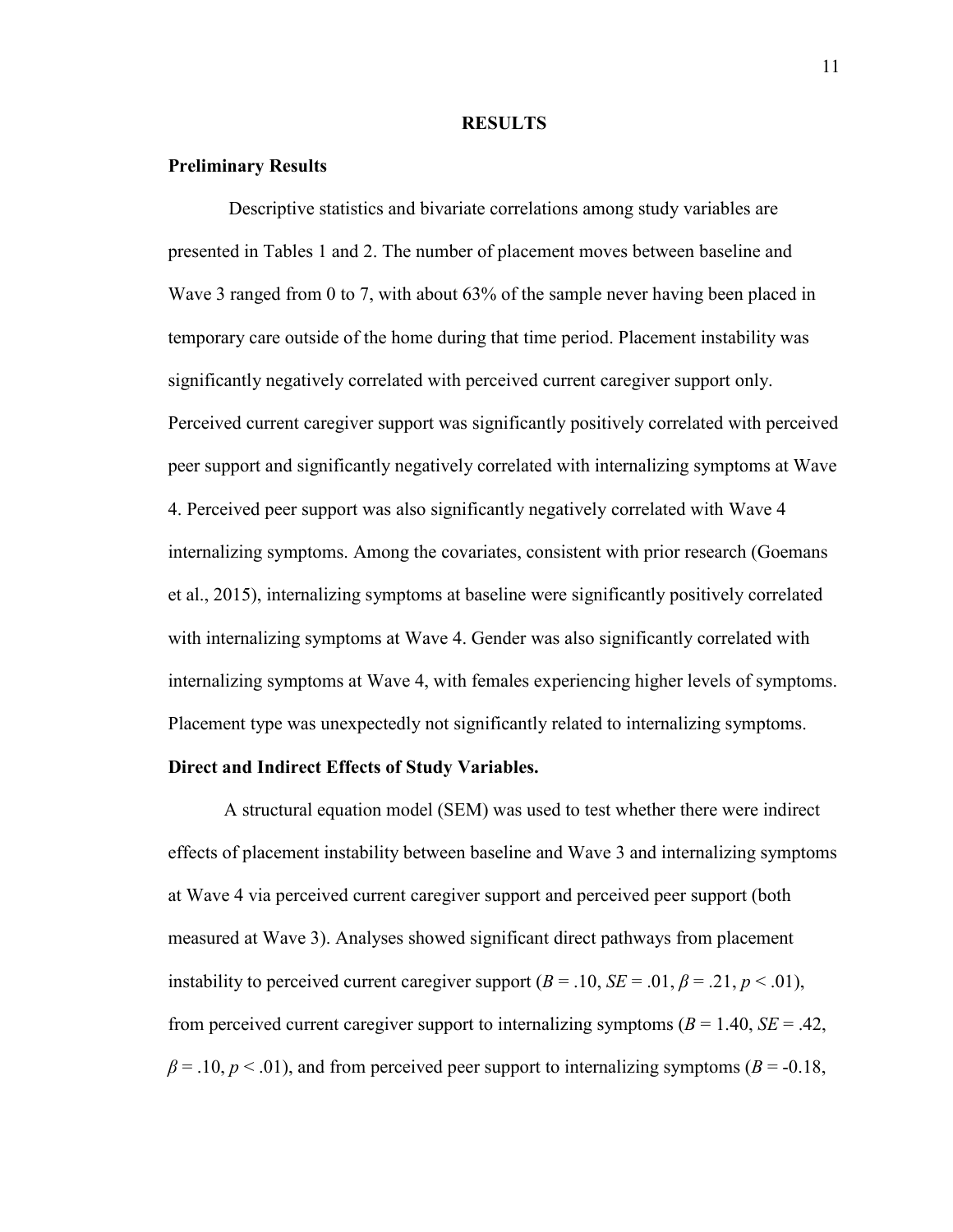*SE* = .03,  $\beta$  = -0.17, *p* < .01). The pathways from placement instability to internalizing symptoms and from placement instability to perceived peer support were not significant. In terms of covariates, the direct pathway from internalizing symptoms at baseline to internalizing symptoms at Wave 4 was significant ( $B = 26.94$ ,  $SE = 3.05$ ,  $\beta = .37$ ,  $p <$ .01), as was the direct pathway from gender to internalizing symptoms at Wave 4 ( $B =$ .69,  $SE = .11$ ,  $\beta = .18$ ,  $p < .01$ ). In contrast with previous research, the pathway between placement type and internalizing symptoms at Wave 4 was not significant. Results showed a significant indirect effect from placement instability to internalizing symptoms via perceived current caregiver support  $(B = .13, SE = .04, \beta = .02, p < .01$ ; Figure 1). There was no significant indirect effect of placement instability to internalizing symptoms via perceived peer support.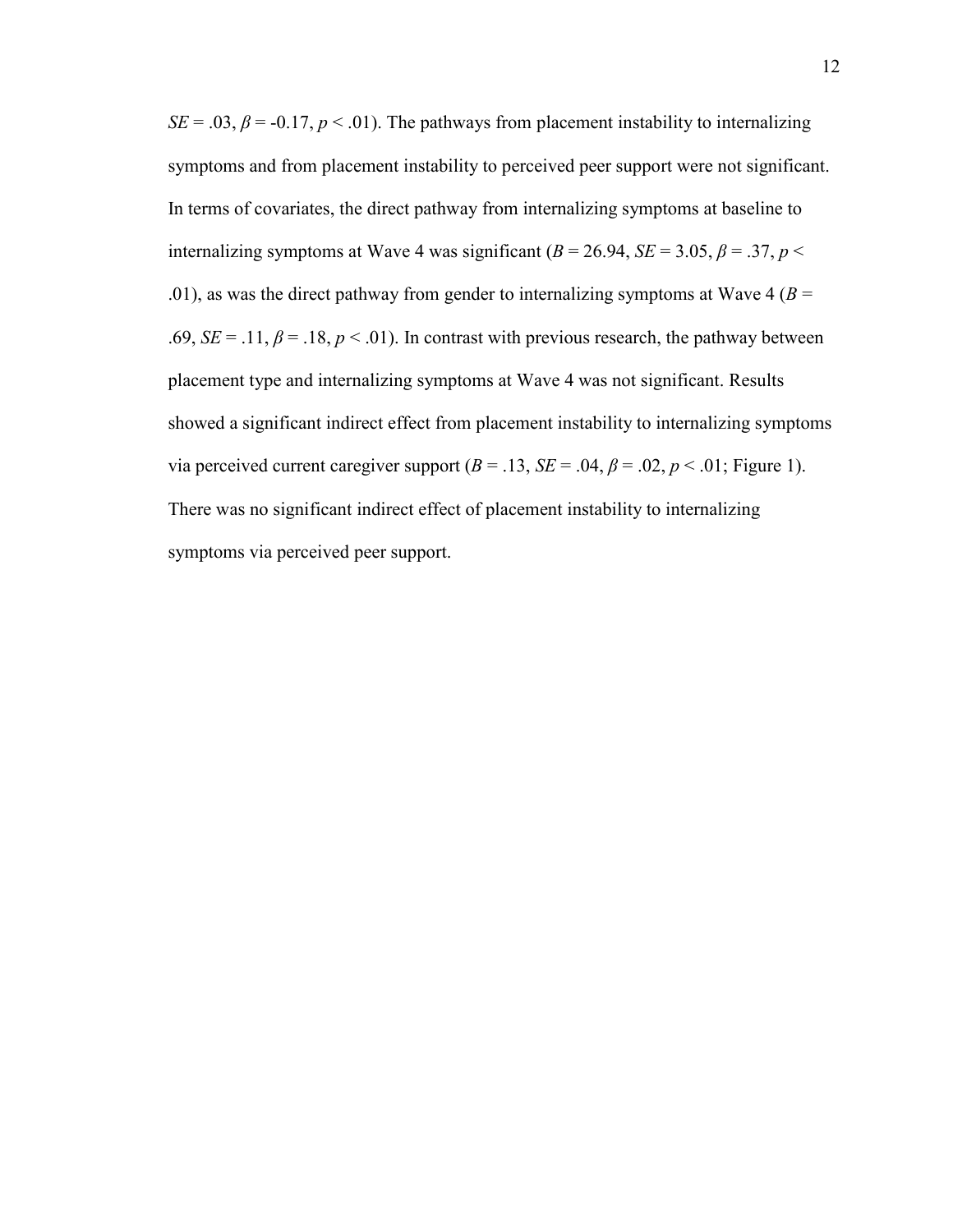#### **DISCUSSION**

 The current study sought to replicate research findings regarding the relation between placement instability and internalizing symptoms and examine whether perceived current caregiver support and or perceived peer support mediate the association between placement instability and internalizing symptoms. It was hypothesized that there would be significant indirect effects from placement instability to internalizing symptoms via both perceived current caregiver support and perceived peer support. Results showed a significant indirect effect from placement instability to internalizing symptoms via current caregiver support only.

# **Placement Instability, Perceived Current Caregiver Support, and Internalizing Symptoms**

Expanding upon the child maltreatment literature, this was the first study to examine and compare caregiver and peer support as mediators between home placement instability and internalizing symptoms. As child maltreatment research would suggest, this study provided support for the hypothesis that perceived support from a child's current caregiver explains the association between number of placement changes and levels of internalizing symptoms, even after controlling for other factors shown to predict these symptoms. This finding implies that to protect the mental health of youth who experience placement instability, the child welfare system should focus their efforts on both achieving stability and fostering supportive and trusting relationships between youth and their temporary, substitute, or adoptive caregivers, through evidence-based, traumainformed psychoeducation and intervention. These findings also emphasize the necessity of repairing relationships with perpetrating biological parents, providing effective parent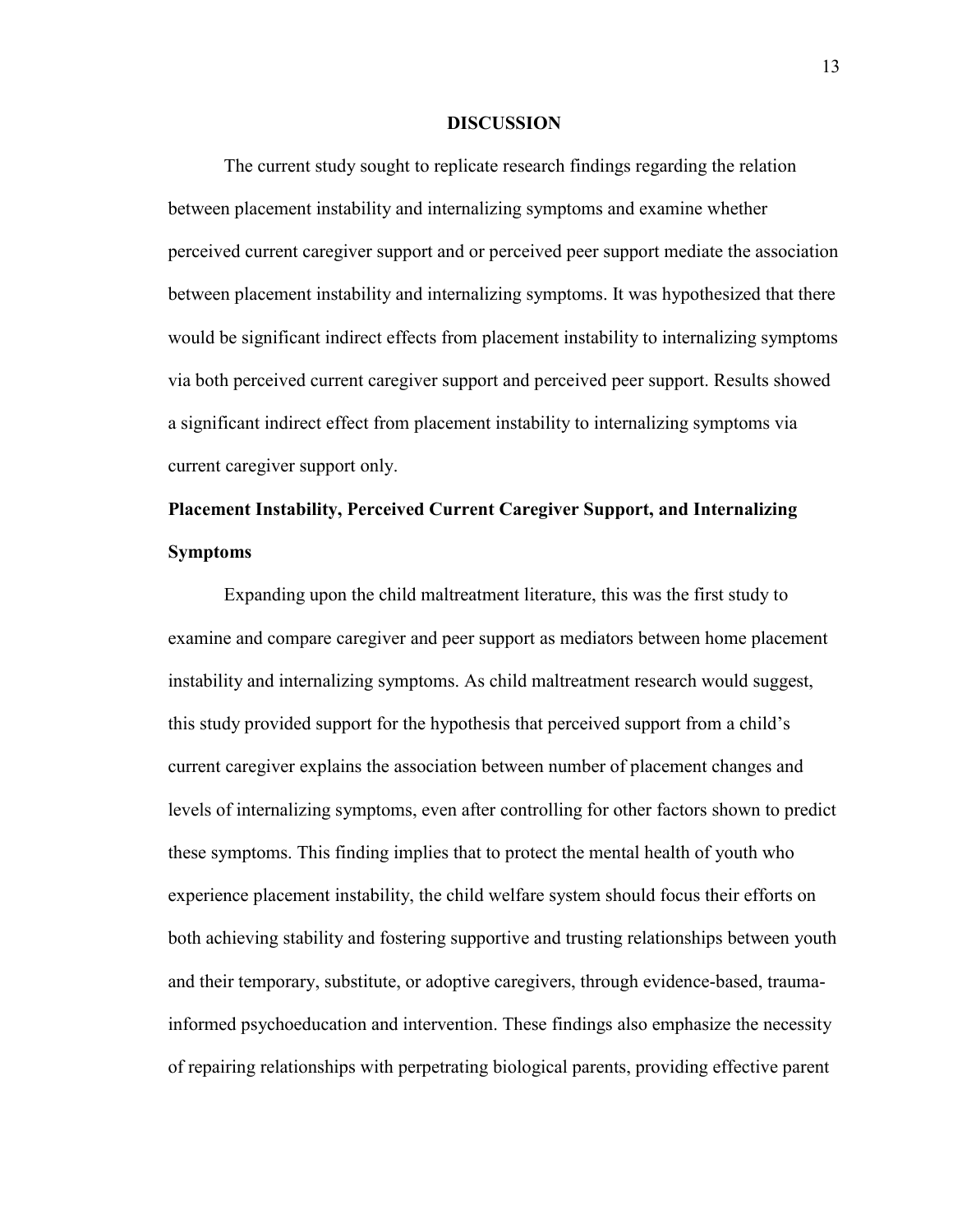training, and preparing biological parents and children for reunification when clinically indicated.

#### **Placement Instability, Perceived Peer Support, and Internalizing Symptoms**

Consistent with previous research (Folger & Wright, 2013), the current study demonstrated a direct effect of perceived peer support on subsequent internalizing symptoms. However, placement instability did not have a significant direct effect on levels of peer support, suggesting that youth may either maintain relationships with peers they moved away from or find new sources of peer support after switching placements. Contrary to the hypothesized outcome, considering the model as a whole, this study does not provide evidence for peer support as a mediator between placement instability and internalizing symptoms. This finding suggests that although peer support is a significant predictor of subsequent internalizing symptoms for maltreated youth, the focus the child welfare system's attention and resources should be placed on evidence-based parent training to ensure youth will be placed with caregivers who have tools and training to care for their physical and emotional needs and be an effective, trauma-informed caregiver.

#### **Implications for Biological Parent Training and Intervention**

Most adolescents in the current study remained with their biological caregivers during the study period and reported high levels of perceived caregiver support. However, many children and adolescents experience family dysfunction and strained relationships with offending caregivers which may worsen after experiencing placement instability. After a substantiated reported of maltreatment, families qualify for in-home or community-based services. Depending on the reason for the report, families may receive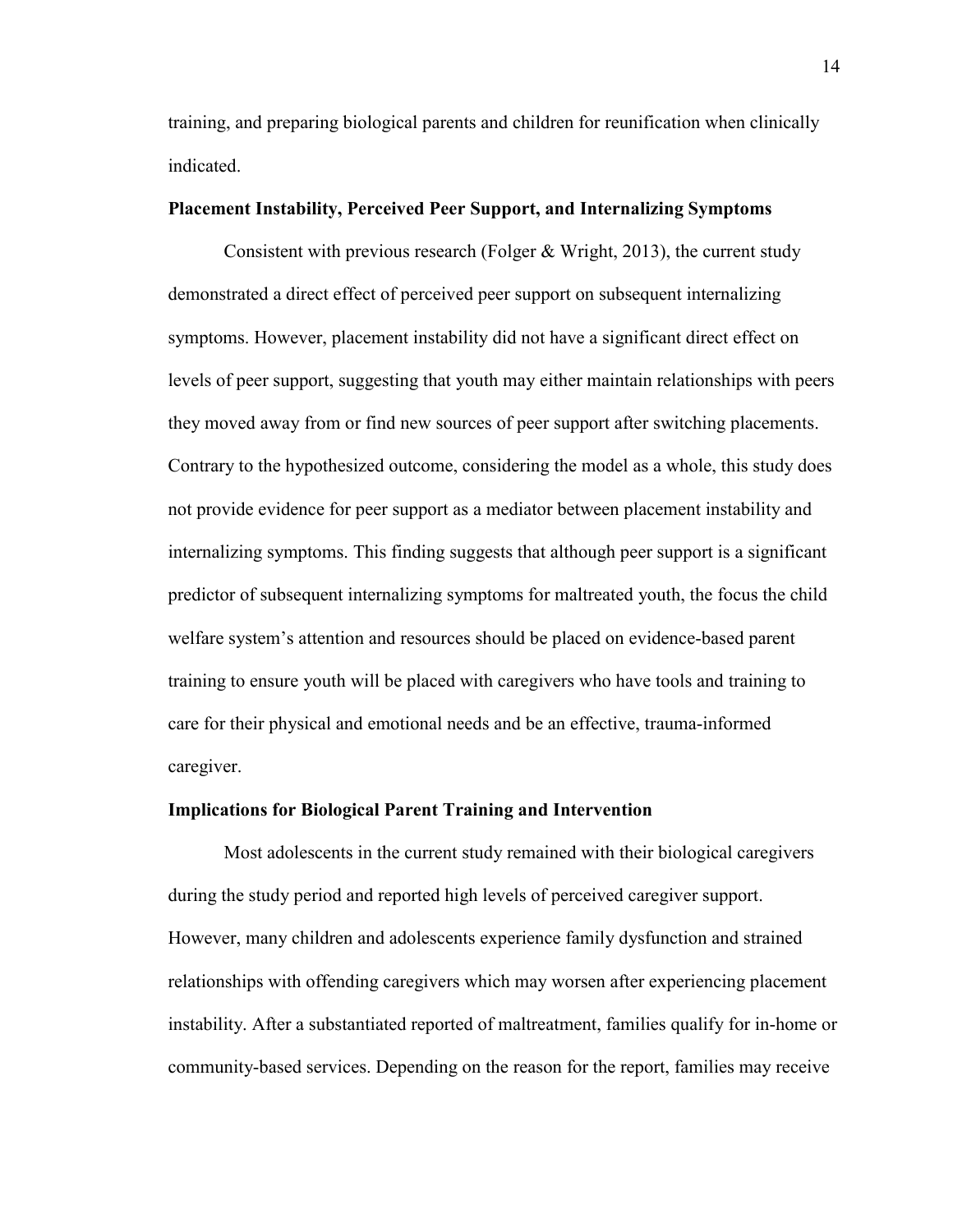family therapy, parent training, substance abuse treatment, or other services designed to increase the safety of the home and improve the family's ability to care for their children (Children's Bureau, 2021). The child welfare system has made concerted efforts to integrate evidence-based interventions into child welfare services over the last few decades (Annie E. Casey Foundation, 2018). However, there is still much work to be done including bolstering dissemination and implementation of evidence-based interventions, studying multidimensional outcomes of those approaches, reducing racial disparities in the child welfare system, and using a multidisciplinary system of traumainformed care to improve outcomes (Landsman, 2015). The dissemination and efficacy of in-home services with biological parents and children have been particularly challenging to study because the content, populations, and interventions used differ greatly between and within states (Landsman, 2015).

Considering the evidence that caregiver support partially explains the association between maltreatment and internalizing symptoms, as well as the association between placement instability and internalizing symptoms, repairing a children's relationship with their parents so that they feel supported should be a main target for evidence-based interventions implemented in in-home and community services. Alternative for Families: Cognitive Behavioral Therapy (AF-CBT) is a trauma-informed evidence-based intervention designed for youth and caregivers in families dealing with physical conflict and aggression or child physical abuse (Kolko, 1996). This intervention aims to strengthen child-parent relationships, improve healthy parenting behaviors, reduce physical force, and foster child and family safety and welfare (Kolko, 1996). Researchers must continue to train professionals in child welfare agencies to implement and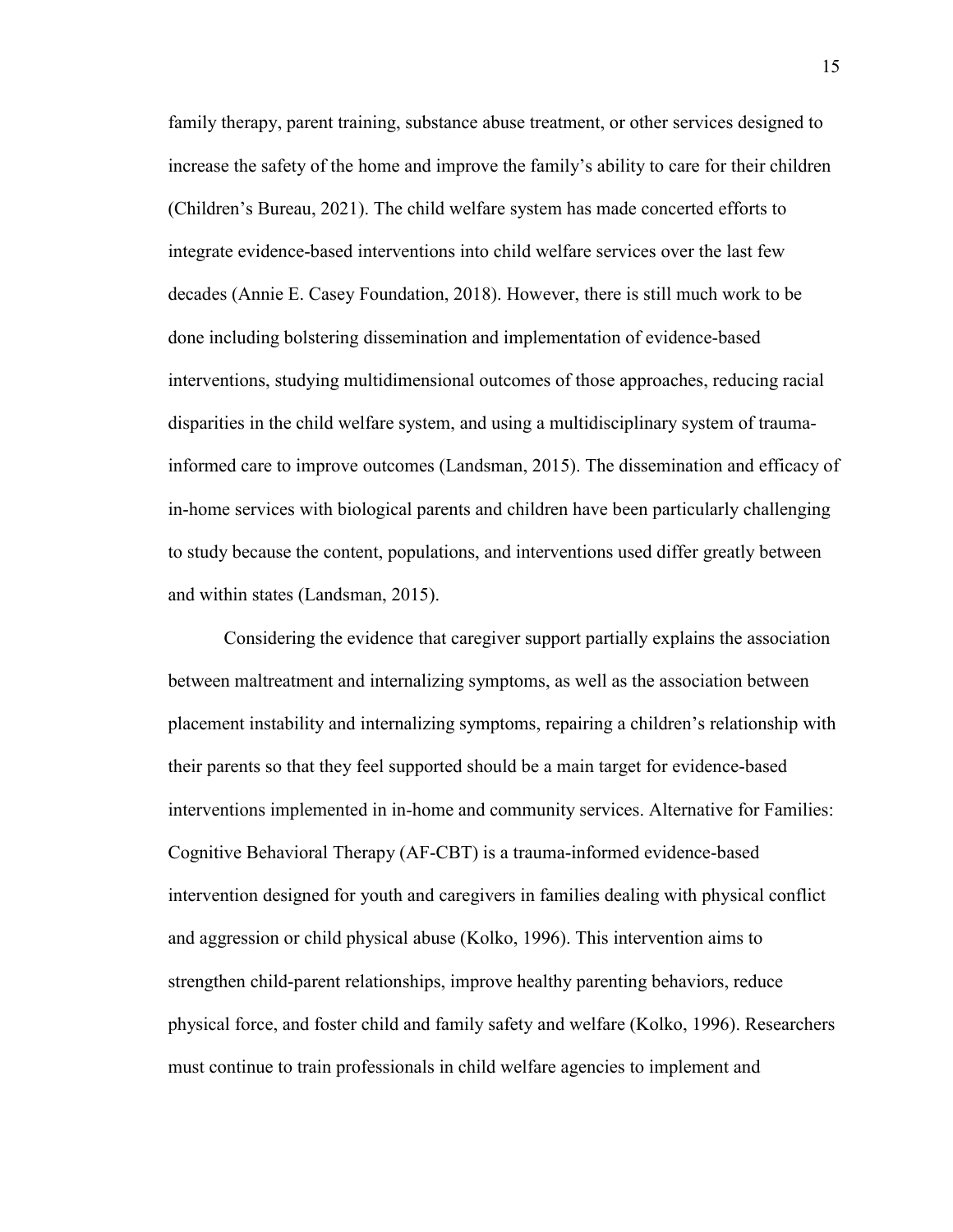disseminate interventions like AF-CBT, which has demonstrated both efficacy in reducing child abuse potential and effectiveness in the child welfare system, to improve relationships and increase family stability, safety, and wellbeing (Kolko, 1996; Kolko et al., 2012).

#### **Implications for Foster Caregiver Training and Intervention**

The finding that perceived caregiver support mediates the association between placement instability and internalizing symptoms in youth also has significant implications for the training and support of substitute and adoptive caregivers of children who have experienced placement instability. Pre-service training, or training foster caregivers receive before caring for a child, is federally mandated and most states mandate the use of a particular training curriculum (Dorsey et al. 2008). The most widely used foster parent training programs around the United States are Model Approach to Partnerships in Parenting (MAPP) and Foster Parent Resources for Information, Development, and Education (PRIDE; Dorsey et al., 2008). A review of the evidence base for pre-service and in-service (i.e., training and support for caregivers while actively caring for a child) foster parent training found that the most commonly administered training programs for decades have "virtually no empirical support" (Dorsey et al., 2008, p. 1,412). The very few studies that were conducted on these programs showed inconsistent results regarding frequency of parenting behaviors and child mental health outcomes (Dorsey et al., 2008). Until very recently, the literature on evidence-based training for substitute caregivers has been significantly limited due to a number of methodological issues. Because the standards for foster parent training differ widely across states, the trainings included in meta-analyses and reviews have varied in content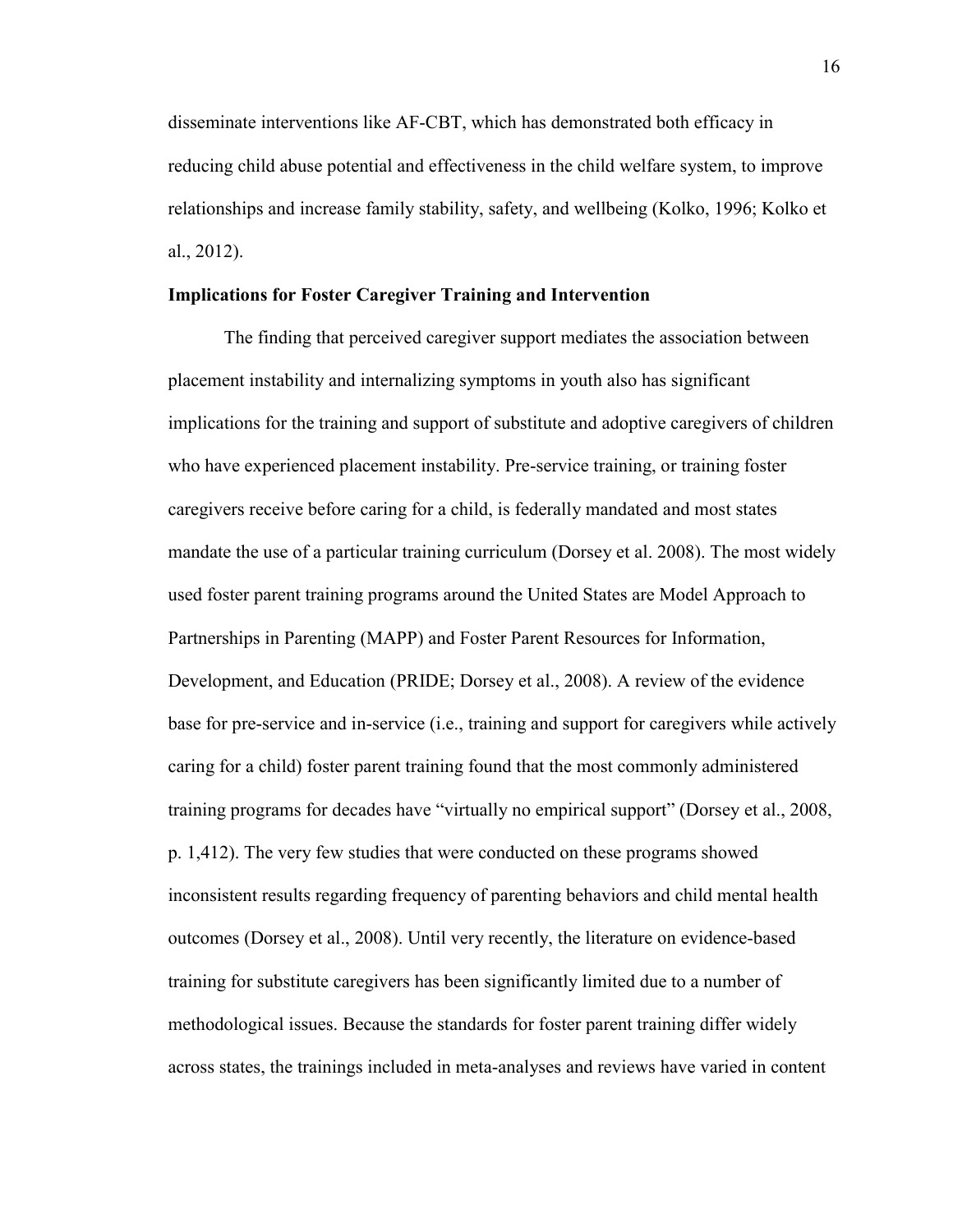and dose of training (Dorsey et al., 2008), making it difficult to determine efficacy and value. Additionally, many studies examining the efficacy of training programs lack control groups, rely solely on single case studies and case records, or measure only caregiver satisfaction as the outcome (Dorsey et al., 2008; Rork & McNeil, 2008). The literature base for individual foster and kinship caregiver trainings has improved somewhat in quality and quantity in recent years. Studies on another widely used program, KEEP (Keeping Foster and Kinship Parents Trained and Supported) demonstrated improvements in child internalizing and externalizing symptoms as well as placement permanency outcomes, but not parenting behaviors (Greeno et al., 2016). With the absence of significant change in parenting behaviors and the lack of a control group, the mechanisms by which the KEEP program improved child psychopathology and permanency outcomes are unclear. Additionally, efforts have been made to adapt evidence-based parenting programs such as Parent-Child Interaction Therapy (Mersky et al., 2015), Triple  $P -$  Positive Parenting Program (Job et al., 2020), and Staying Connected with Your Teen (Barkan et al., 2014; Storer et al., 2012) to promote relationship building and connection between youth and foster caregivers and improve youth mental health outcomes. However, these programs have not been widely utilized or studied in the child welfare system and need more replicated support for their efficacy with these samples. Based on the results of this study, parent trainings for foster and kinship caregivers must go beyond fundamental behavior change principals and include trauma-informed psychoeducation on the effects of placement instability and the importance of fostering supportive relationships.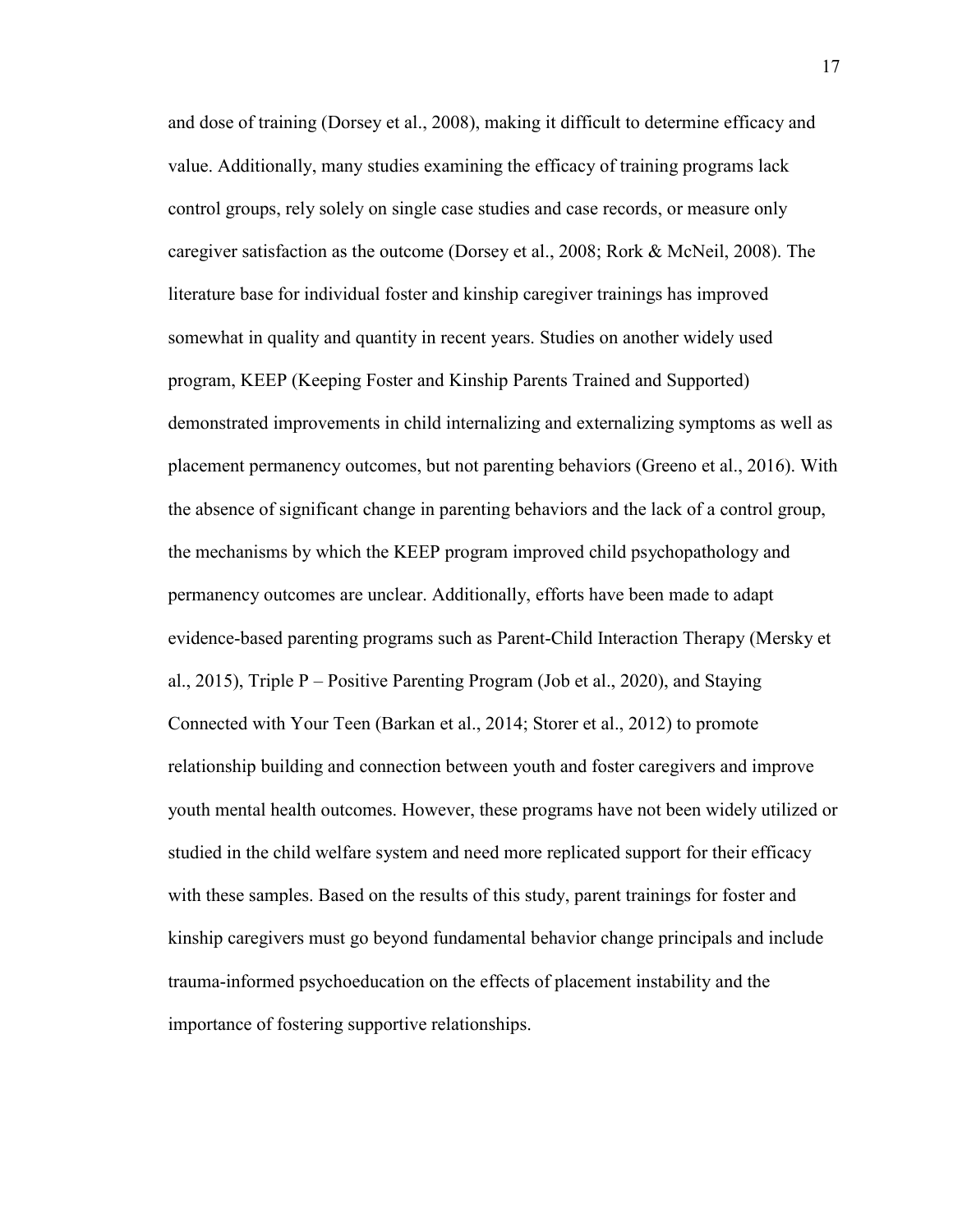#### **Limitations of Current Study**

The findings of the current study should be interpreted in light of several noteworthy limitations. Other variables known to contribute to internalizing symptoms in this population, such as placement with siblings (Rock et al., 2013), maltreatment type (McGuire et al. 2018), time spent in current placement (Rock et al., 2013), and additional child maltreatment experienced during the study period (Salazar et al., 2011), were excluded to prevent overidentification of the model. Additionally, most of the participants in this study were not transferred to an out-of-home placement during the time period in question, meaning the number of placements variable was highly positively skewed toward 0. This issue is notable as there was not an equal comparison of adolescents in their biological homes versus adolescents in out-of-home placements.

 Another critical limitation to consider is the use of a non-validated measure of perceived current caregiver support. Due to the length of the interviews at each wave, project-developed questions were used to assess adolescents' perception of support from their caregiver. This brief, two question measure is not an evidence-based assessment and, therefore, adequate estimates of reliability and validity cannot be established (Hunsley & Mash, 2007).

 Finally, data used in the current study were collected nearly 20 years ago. Since the early 2,000's there has been considerable change in the child welfare system. Efforts have been made over the past two decades by most states to increase stability in caregivers by utilizing kinship care whenever possible, improving their child and caregiver matching system, providing respite care and dedicated foster caregiver hotlines for crisis assistance, connecting foster caregivers through support groups, and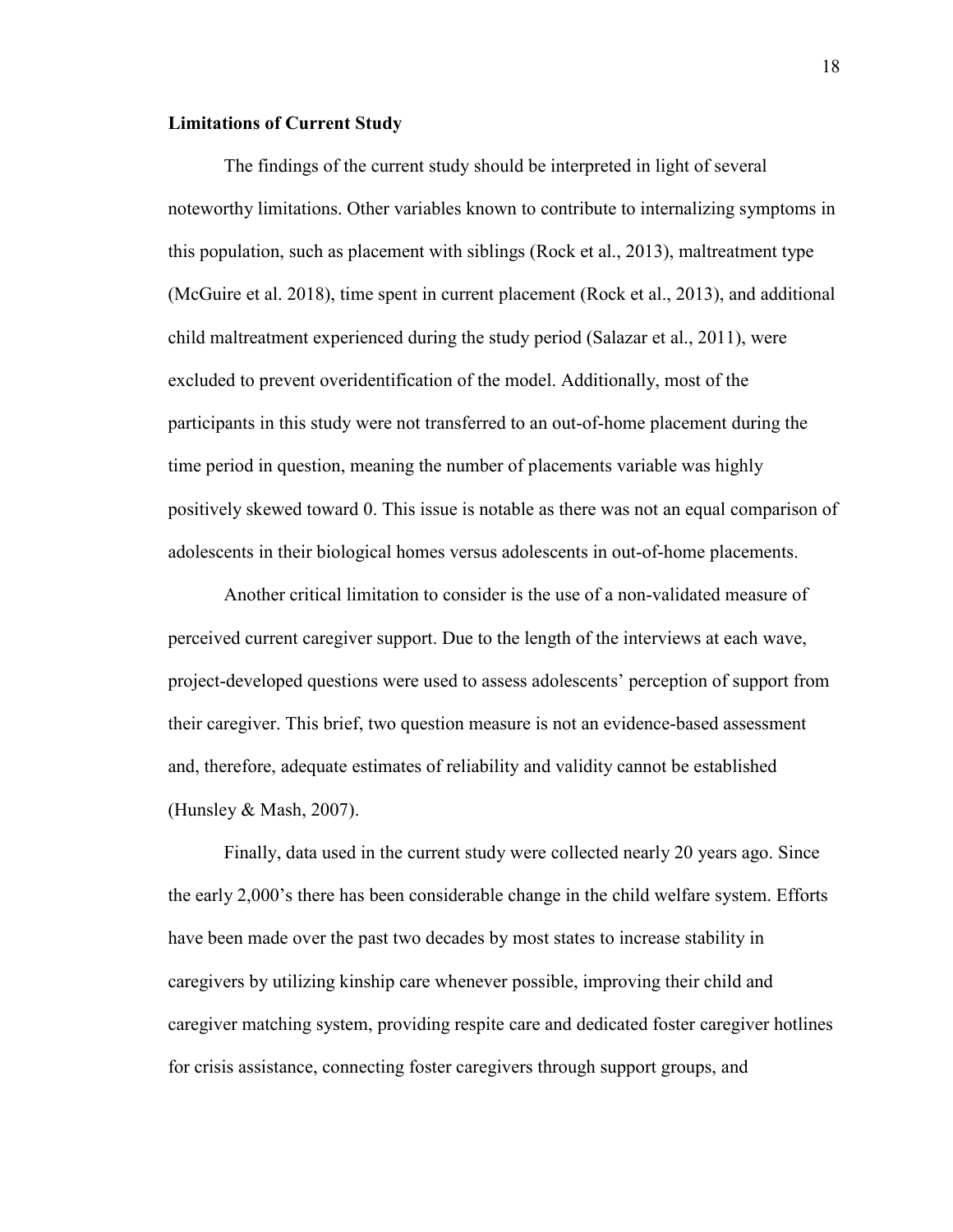disseminating trauma-informed programming (Blakey et al., 2012; Jedwab et al., 2019). For example, participation in Resource Parent Curriculum, a workshop promoting trauma-informed parenting for substitute caregivers, led to improvements in traumainformed parenting, parenting self-efficacy, and tolerance of child misbehavior, regardless of demographic characteristics (Murray et al., 2019). Although the child welfare system has moved toward evidence-based procedures over the past several years, there is still much work to be done. Substitute caregivers still request better preparation and training, more emotional and professional support for their own caregiver strain, and better access to and knowledge about services available to them and their foster child (Barnett et al., 2017).

#### **Directions for Future Research**

Several evidence-based family interventions have demonstrated increases in placement stability and trauma-informed parenting behaviors, as well as improvements child psychological outcomes. Although the child welfare system promotes evidencebased interventions, it is unclear whether agencies are utilizing these approaches, and if so, if they are maintaining fidelity to these programs. Additional longitudinal research is needed to better understand which interventions are being utilized in the field, whether they increase levels of support and communication between caregivers and youth, and whether they significantly promote positive mental health outcomes. More studies are needed on the dissemination and effectiveness of interventions in the child welfare system.

 Evidence for the most commonly used pre-service and in-service foster programs is significantly lacking (Cooley et al., 2019), and strong evidence-based programs have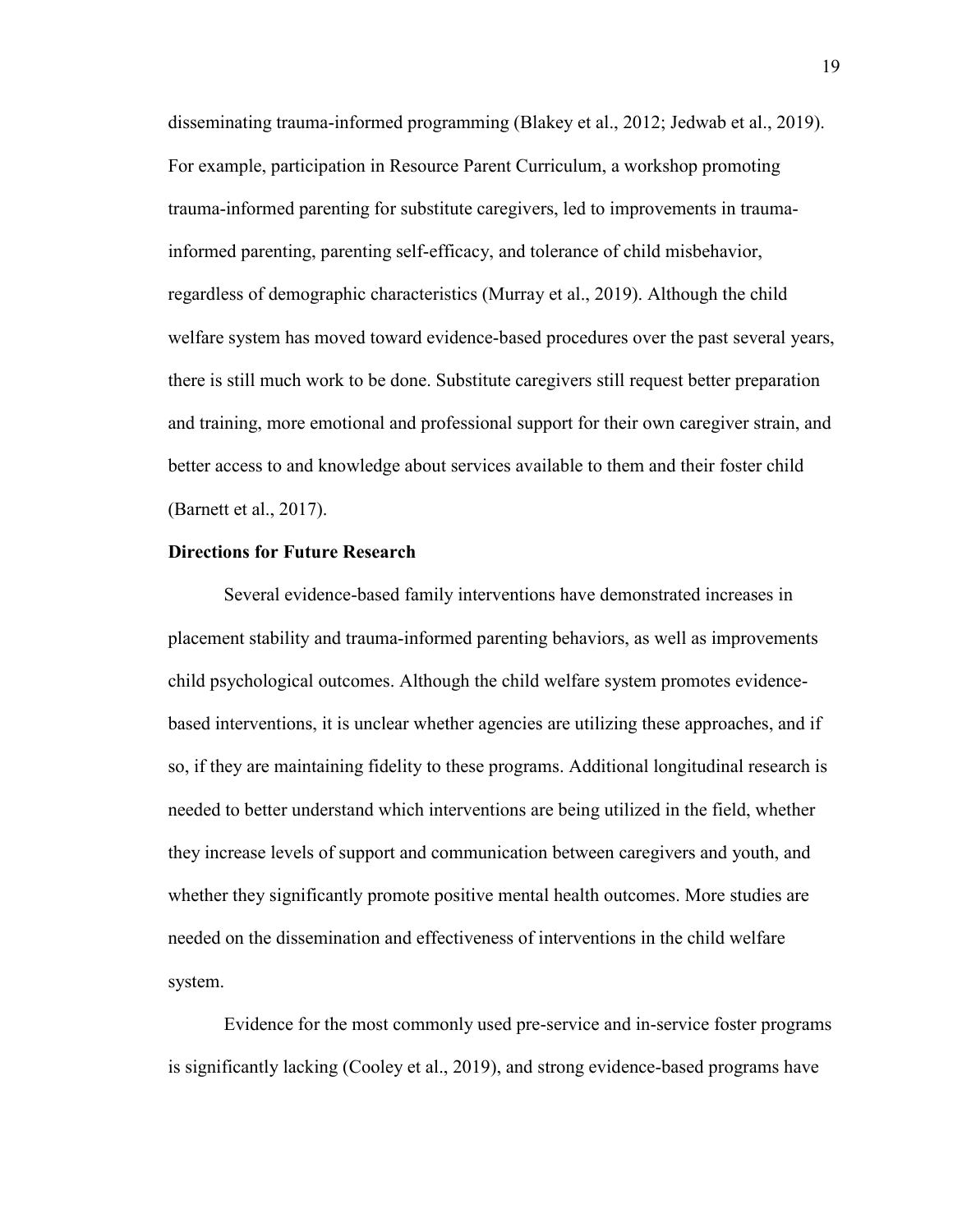not been adopted and widely used throughout the country. The results of the current study demonstrate the importance of adolescents' perceived support from their caregivers, yet this construct is rarely assessed as an outcome in studies with biological and foster caregivers. Future research must assess the efficacy of training for caregivers and specifically whether these trainings foster supportive caregiver-child relationships for children who have experience placement instability. Additionally, more literature is needed on training with different types of caregivers. Research has shown that the efficacy of trauma-informed trainings has differed between foster caregivers and kinship caregivers (Sullivan et al., 2015). Research with with kinship caregivers is even more scarce, as these caregivers are less likely to receive any training (Dorsey et al., 2008). This finding is especially problematic as youth placed with kin are least likely to access mental health services (Dorsey et al., 2008). Finally, additional research is needed on the efficacy of these programs with differing ethnic and racial groups to address the racial disparity in the child welfare system (Dettlaff & Boyd, 2020).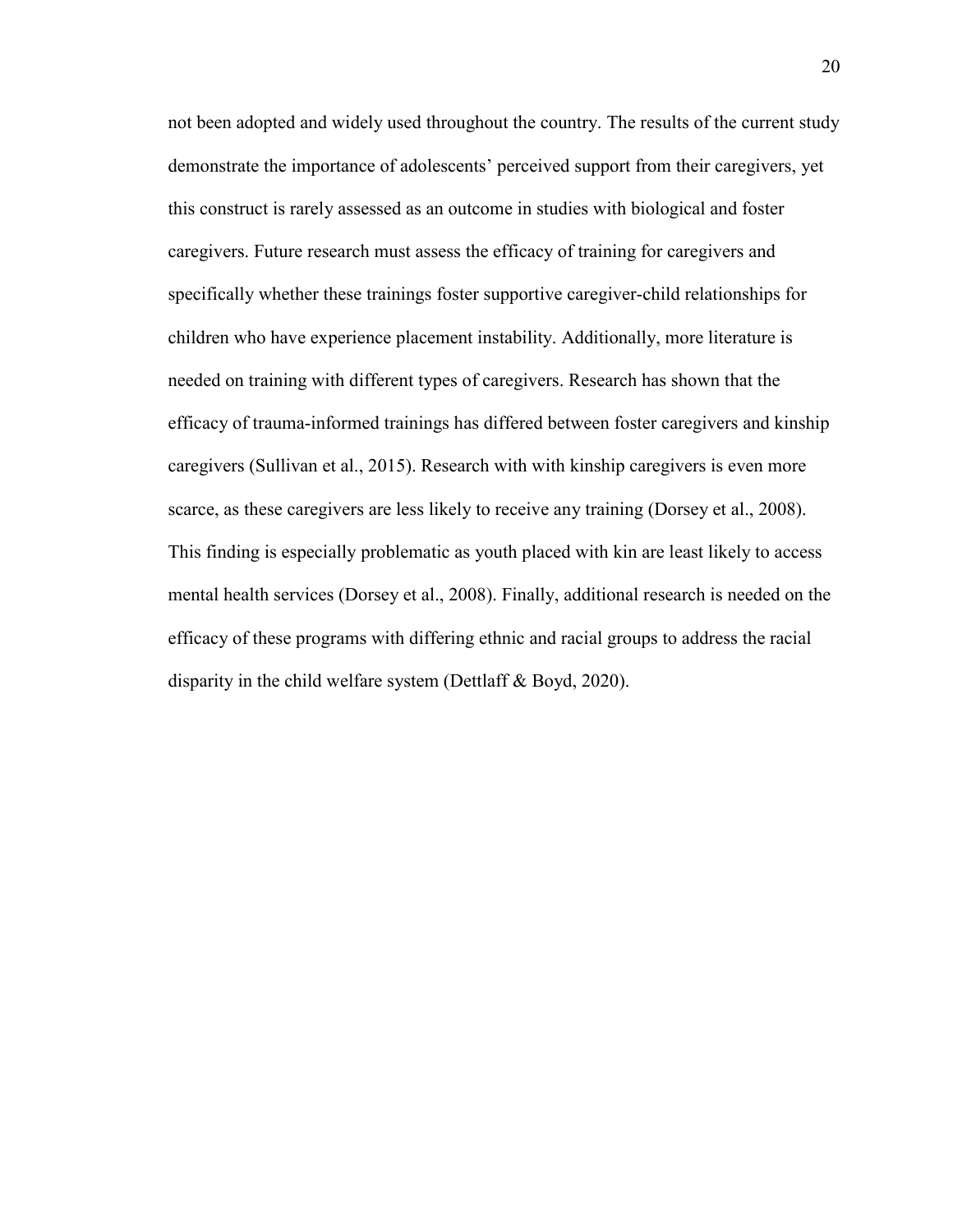Table 1

Descriptive Statistics of Study Variables

| Variable                                     | n     | $\boldsymbol{M}$ | SD   |  |
|----------------------------------------------|-------|------------------|------|--|
| Number of Placement                          | 1,333 | .73              | 1.19 |  |
| Moves between W1 and W3                      |       |                  |      |  |
| Perceived Current Caregiver<br>Support at W3 | 1,135 | 8.73             | 1.85 |  |
| Perceived Peer<br>Support at W3              | 1,094 | 43.04            | 7.20 |  |
| Internalizing<br>Symptoms at W4              | 1,280 | 10.24            | 7.90 |  |

*Note.* W = Wave. Maximum likelihood estimation with robust standard errors was used, resulting in the final sample size of  $N = 1,333$ .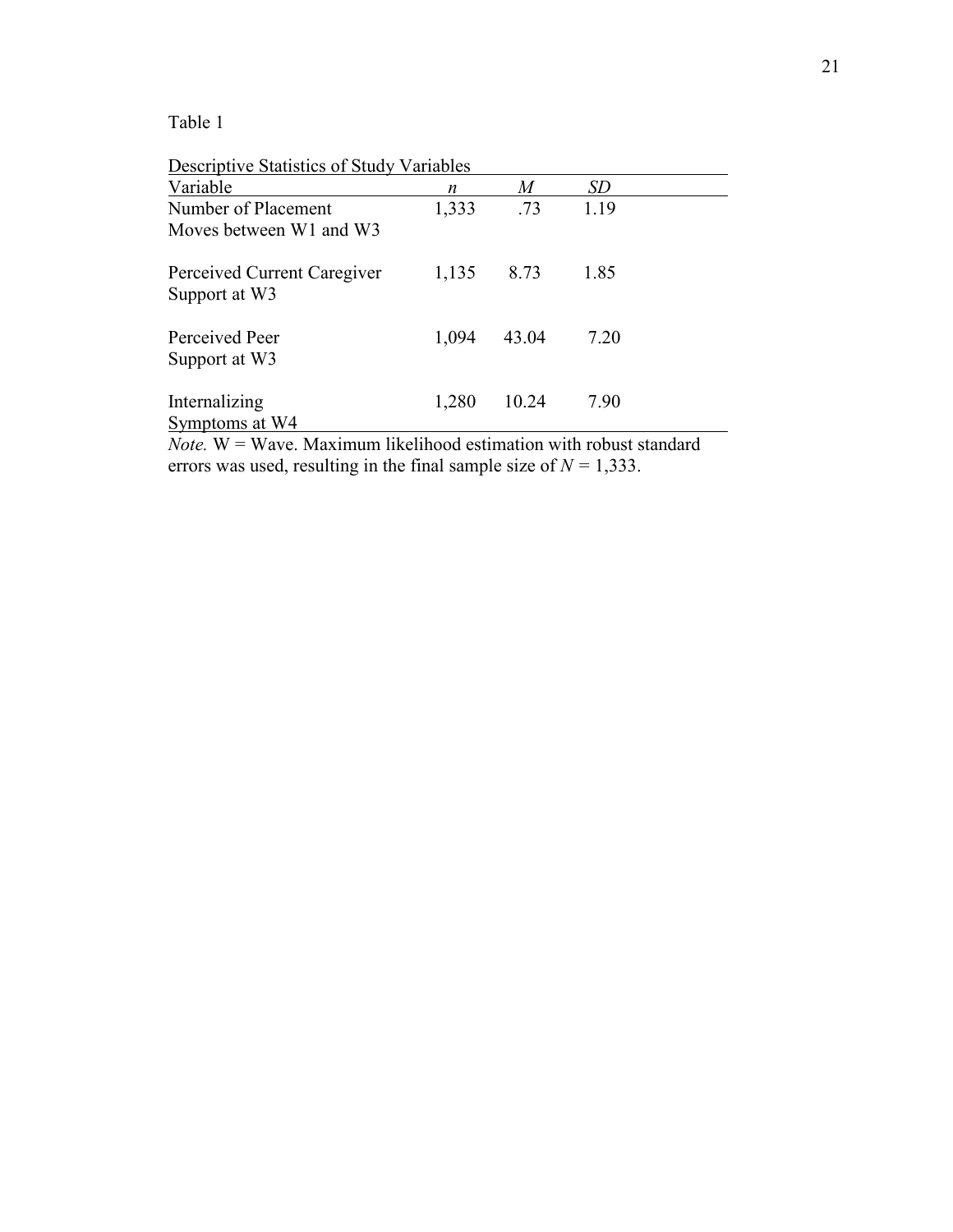# Table 2

# Spearman Correlations Among Study Variables

| Variable                                                   |           | 3    | 4                                              | 5                   | 6        |               |
|------------------------------------------------------------|-----------|------|------------------------------------------------|---------------------|----------|---------------|
| 1. Number of Placement<br>Moves Between W1-W3              | $-.216**$ | .004 | .039                                           | $.085**$            | .013     | $.609**$      |
| 2. Perceived Current<br>Caregiver Support W3               |           |      | $.092**$ $-.140**$ $-.169**$ $-.006$ $-.229**$ |                     |          |               |
| 3. Perceived Peer<br>Support W3                            |           |      |                                                | $-.241**$ $-.246**$ |          | $.001 - .045$ |
| 4. Internalizing<br>Symptoms W4                            |           |      |                                                | $.420**$            |          | $.208**$ .043 |
| 5. Internalizing<br>Symptoms W1                            |           |      |                                                |                     | $.116**$ | $.137**$      |
| 6. Gender                                                  |           |      |                                                |                     |          | $-.048$       |
| 7. Placement Type<br><i>Note.</i> W = Wave. ** $p < .01$ . |           |      |                                                |                     |          |               |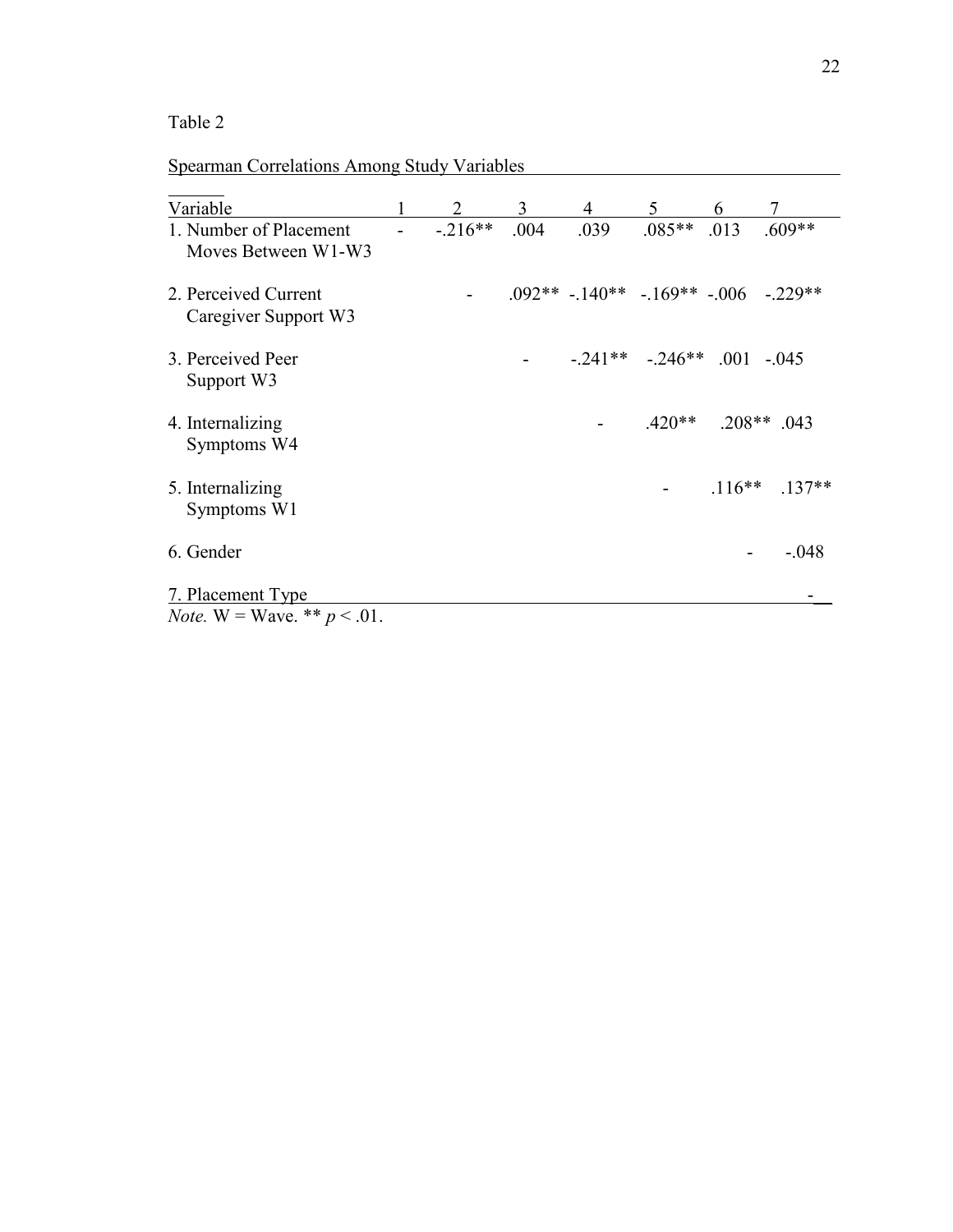

Figure 1. Placement instability contributes to greater internalizing symptoms via perceived current caregiver support

Note. Bold lines indicate significant pathways.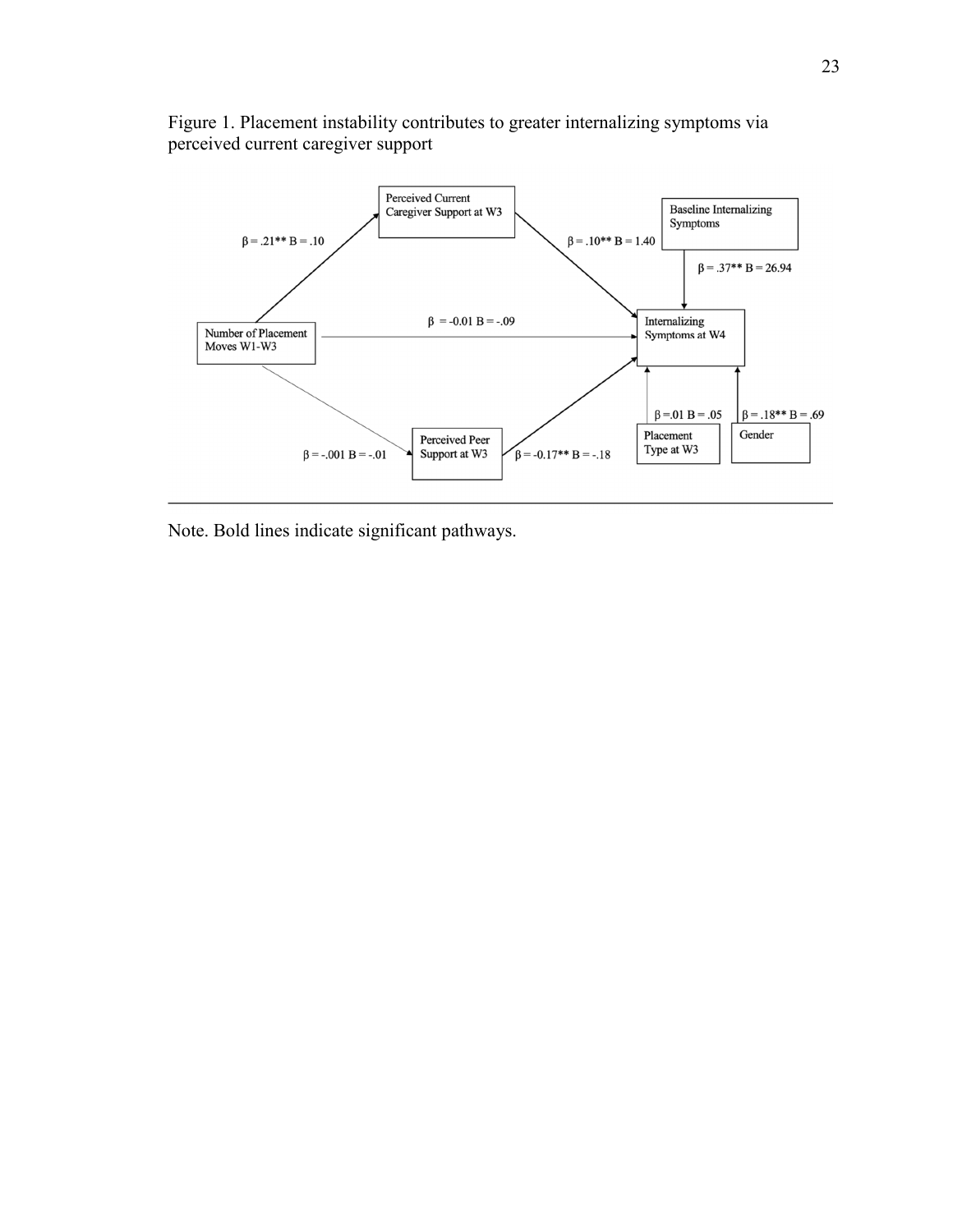## Appendix A

## Closeness with Caregiver Interview

- 1. How close do you feel to your [CAREGIVER A]? Would you say...
	- $1 = not at all$
	- $2 = a$  little bit
	- $3 =$ somewhat
	- $4 =$  quite a bit, or
	- $5 =$  very close?
- 2. How much do you think [he/she] cares about you? Would you say...
	- $1 = not at all$  $2 =$  very little  $3 =$ somewhat  $4 =$  quite a bit, or  $5 = \text{very much?}$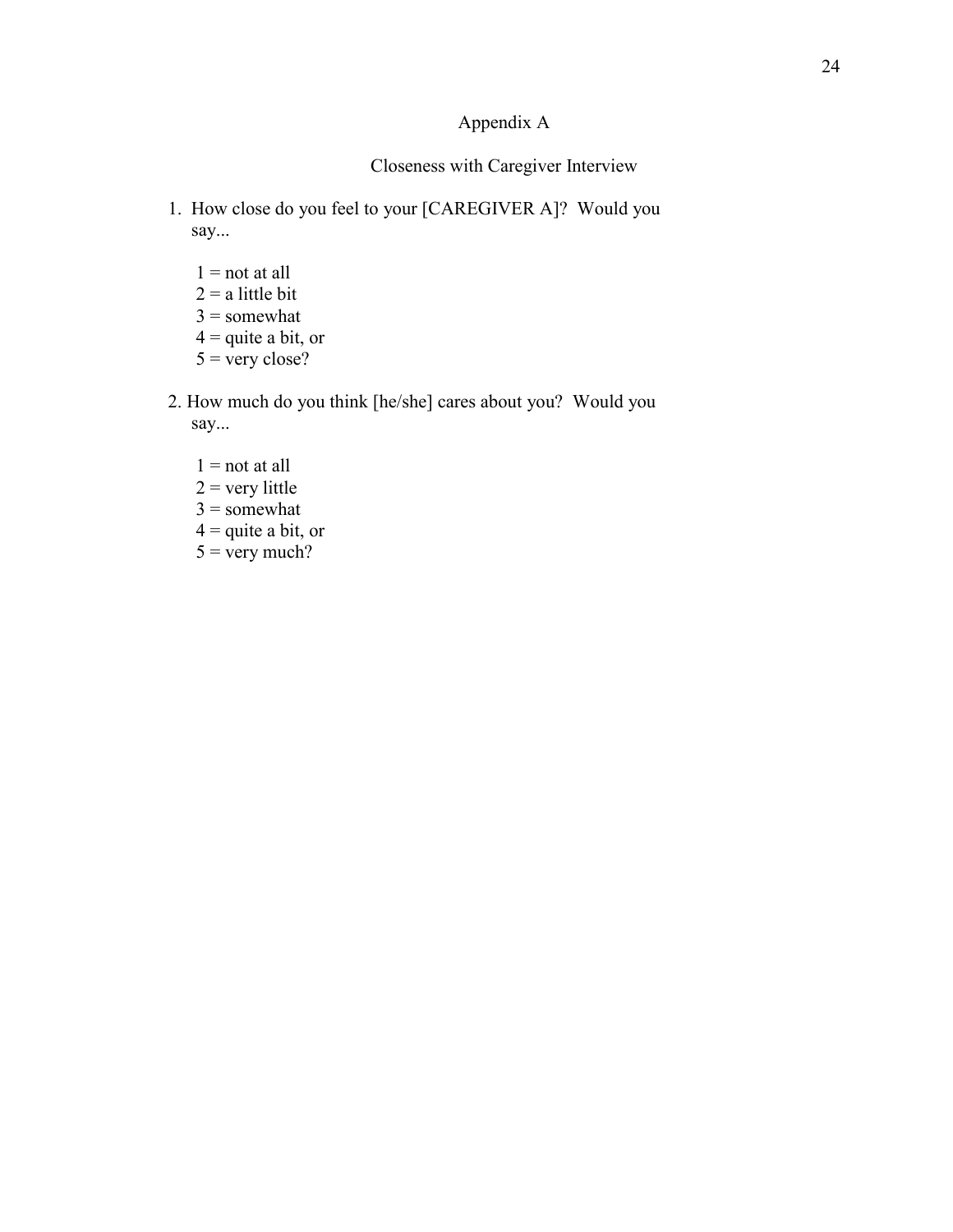### Appendix B

## Loneliness and Dissatisfaction Scale (Interview Adapted for NSCAW)

Now I am going to read you different sentences and for each one I want you to tell me how often these things are true about you. For each sentence, pick one answer from this card.

For example, suppose I read the sentence "I like to do homework and then I ask you "How often is this true about you?" If you never like to do homework, you would tell me "never". If you hardly ever like it, tell me "hardly ever". If you sometimes like it, tell me "sometimes". If you like it most of the time, tell me "most of the time". If you always like to do homework, tell me "always".

 $1 =$ Never  $2 =$  Hardly Ever  $3$  = Sometimes  $4 =$ Most of the Time  $5 =$  Always

1. It's easy for me to make new friends at school. How often is this true about you? Would you say never, hardly ever, sometimes, most of the time, or always?

2. I have nobody to talk to at school. How often is this true about you? Would you say never, hardly ever, sometimes, most of the time, or always?

3. I'm good at working with other kids at school. How often is this true about you? Would you say never, hardly ever, sometimes, most of the time, or always?

4. It's hard for me to make friends at school. How often is this true about you? Would you say never, hardly ever, sometimes, most of the time, or always?

6. I feel alone at school. How often is this true about you? Would you say never, hardly ever, sometimes, most of the time, or always?

7. I can find a friend when I need one. How often is this true about you? Would you say never, hardly ever, sometimes, most of the time, or always?

8. It's hard to get kids in school to like me. How often is this true about you? Would you say never, hardly ever, sometimes, most of the time, or always?

9. I don't have anyone to play with at school. How often is this true about you? Would you say never, hardly ever, sometimes, most of the time, or always?

10. I get along with other kids at school. How often is this true about you? Would you say never, hardly ever, sometimes, most of the time, or always?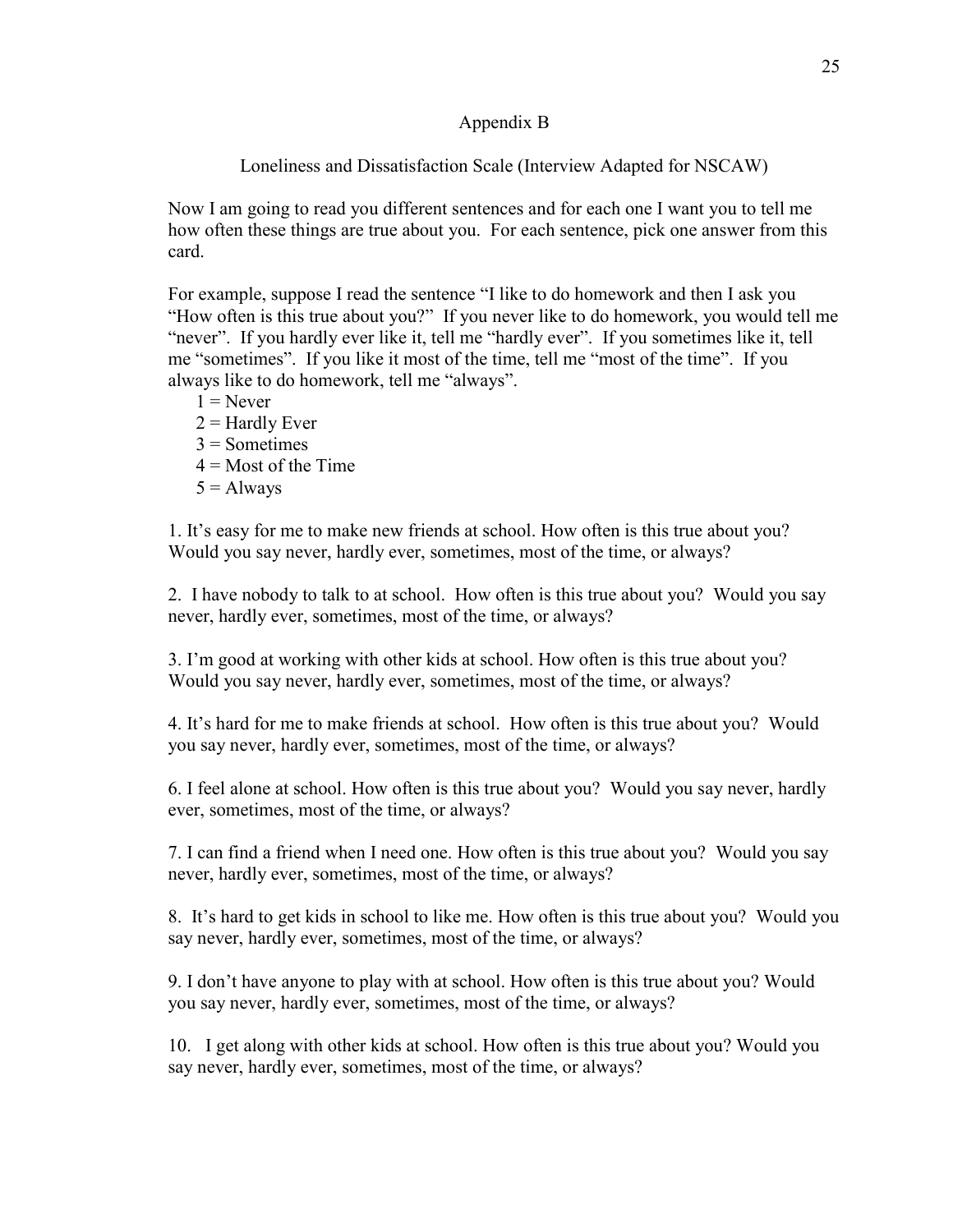11. I feel left out of things at school. How often is this true about you? Would you say never, hardly ever, sometimes, most of the time, or always?

12. There are no kids at school that I can go to when I need help. How often is this true about you? Would you say never, hardly ever, sometimes, most of the time, or always?

13. I don't get along with other kids at school. How often is this true about you? Would you say never, hardly ever, sometimes, most of the time, or always?

14. I'm lonely at school. How often is this true about you? Would you say never, hardly ever, sometimes, most of the time, or always?

15. I am well liked by the kids at school. How often is this true about you? Would you say never, hardly ever, sometimes, most of the time, or always?

16. I don't have any friends at school. How often is this true about you? Would you say never, hardly ever, sometimes, most of the time, or always?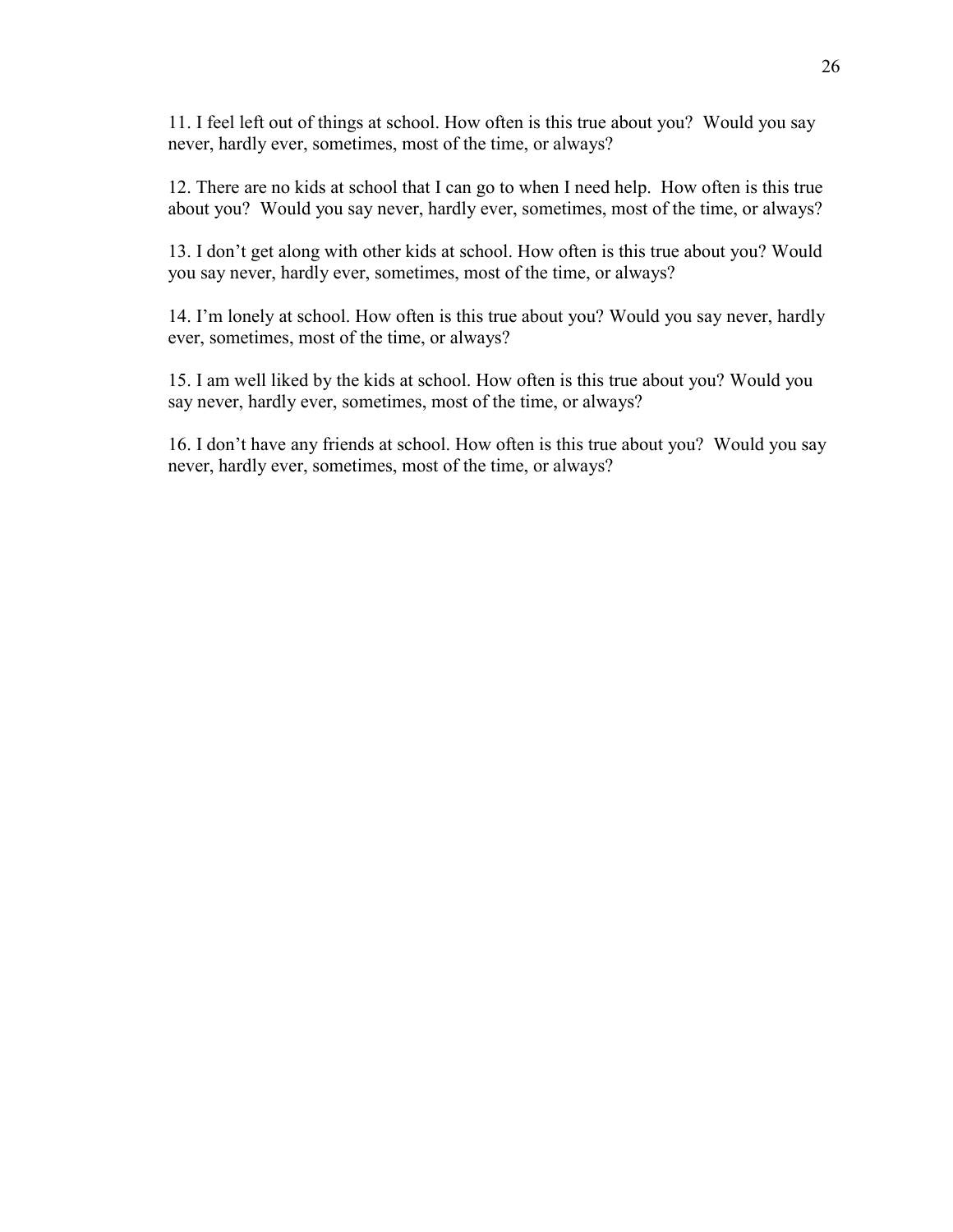#### **References**

- Aarons, G. A., James, S., Monn, A. R., Raghavan, R., Wells, R. S., Leslie, L.K. (2010). Behavior problems and placement change in national child welfare sample: A prospective study. *Journal of the American Academy of Child and Adolescent Psychiatry, 49*(1). https://doi.org/10.1016/j.jaac.2009.09.005
- Achenbach, T.M. (1991) Manual for Child Behavior Checklist/4-18 and 1991 Profile. Burlington, VT: University of Vermont, Department of Psychiatry.
- Achenbach, T., & Rescorla, L. (2001). The Manual for the ASEBA School-Age Forms  $\&$ Profiles. Burlington: University of Vermont, Research Center for Children, Youth, and Families
- Asher, S. R., Hymel, S., & Renshaw, P. D. (1984). Children's Loneliness and Social Dissatisfaction Scale. *Child Development*, *55*(4), 1456-1464. https://doi.org/10.2307/1130015
- Barkan, S. E., Salazar, A. M., Estep, K., Mattos, L. M., Eichenlaub, C., & Haggerty, K. P. (2014). Adapting an evidence-based parenting program for child welfare involved teens and their caregivers. *Children and Youth Services Review, 41*, 53– 61. https://doi.org/10.1016/j.childyouth.2014.03.006
- Barnett, E. R., Jankowski, M. K., Butcher, R. L., Meister, C., Parton, R. R., & Drake, R. E. (2017). Foster and Adoptive Parent Perspectives on Needs and Services: a Mixed Methods Study. The Journal of Behavioral Health Services & Research, 45(1), 74–89. https://doi.org/10.1007/s11414-017-9569-4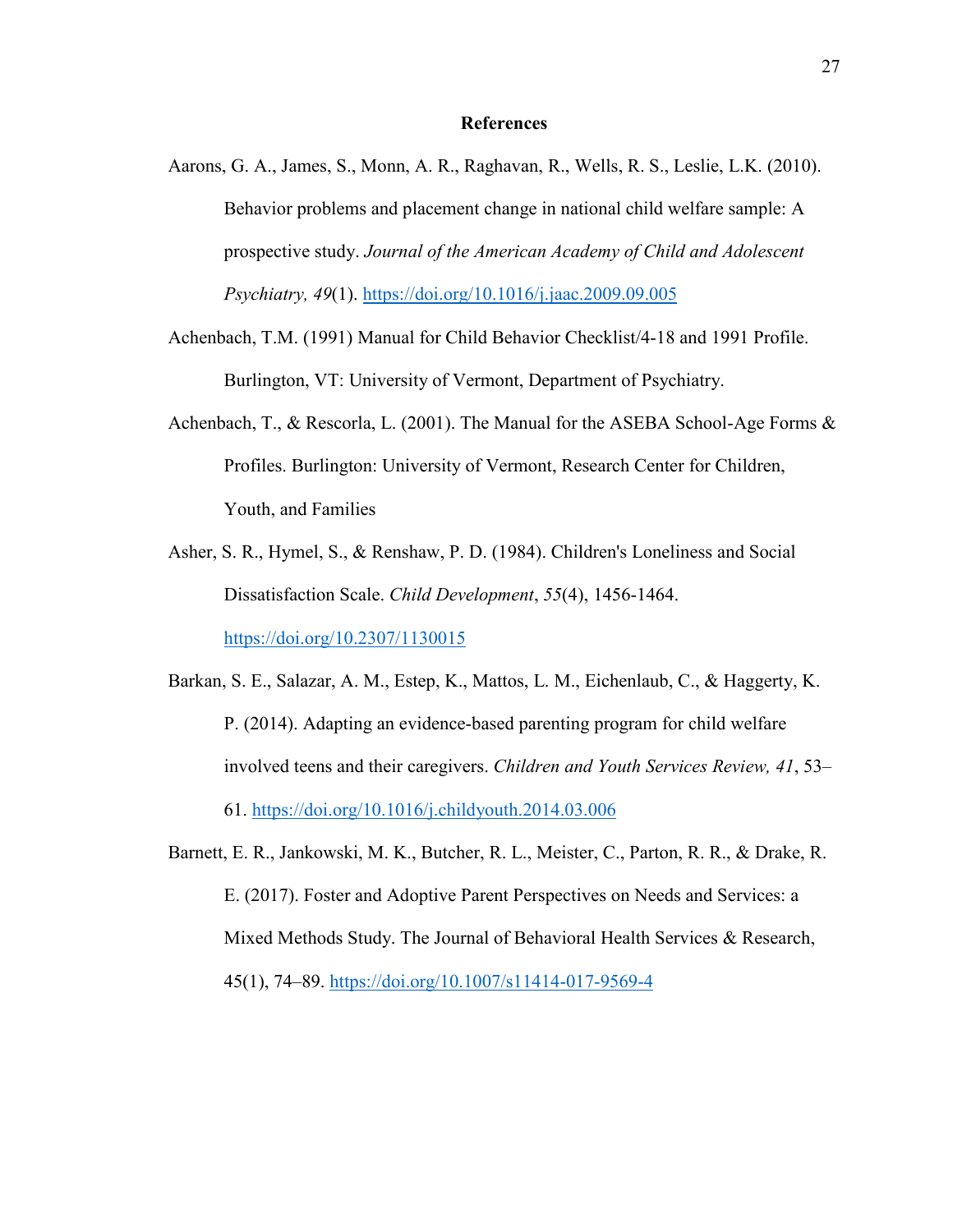- Baron, R. M., & Kenny, D. A. (1986). The moderator-mediator variable distinction in social psychological research: Conceptual, strategic, and statistical considerations. *Journal of Personality and Social Psychology, 51*(6), 1173-1182.
- Berger, L. M., Cancian, M., Han, E., Noyes, J., & Rios-Salas, V. (2014). Children's academic achievement and foster care. *Pediatrics, 135*(1), e109–e116. https://doi.org/10.1542/peds.2014-2448
- Blakey, J. M., Leathers, S. J., Lawler, M., Washington, T., Natschke, C., Strand, T., & Walton, Q. (2012). A review of how states are addressing placement stability. Children and Youth Services Review, 34(2), 369–378.

https://doi.org/10.1016/j.childyouth.2011.11.007

- Bronsard, G., Alessandrini, M., Fond, G., Loundou, A., Auquier, P., Tordjman, S., & Boyer, L. (2016). The prevalence of mental disorders among children and adolescents in the child welfare system. *Medicine, 95*(7), e2622. https://doi.org/10.1097/md.0000000000002622
- Casanueva, C., Dozier, M., Tueller, S., Dolan, M., Smith, K., Webb, M. B., Westbrook, T., & Harden, B. J. (2014). Caregiver instability and early life changes among infants reported to the child welfare system. *Child Abuse & Neglect, 38*(3), 498– 509. https://doi.org/10.1016/j.chiabu.2013.07.016
- Chesmore, A. A., Weiler, L. M., Trump, L. J., Landers, A. L., & Taussig, H. N. (2016). Maltreated children in out-of-home care: The relation between attachment quality and internalizing symptoms. *Journal of Child and Family Studies, 26*(2), 381– 392. https://doi.org/10.1007/s10826-016-0567-6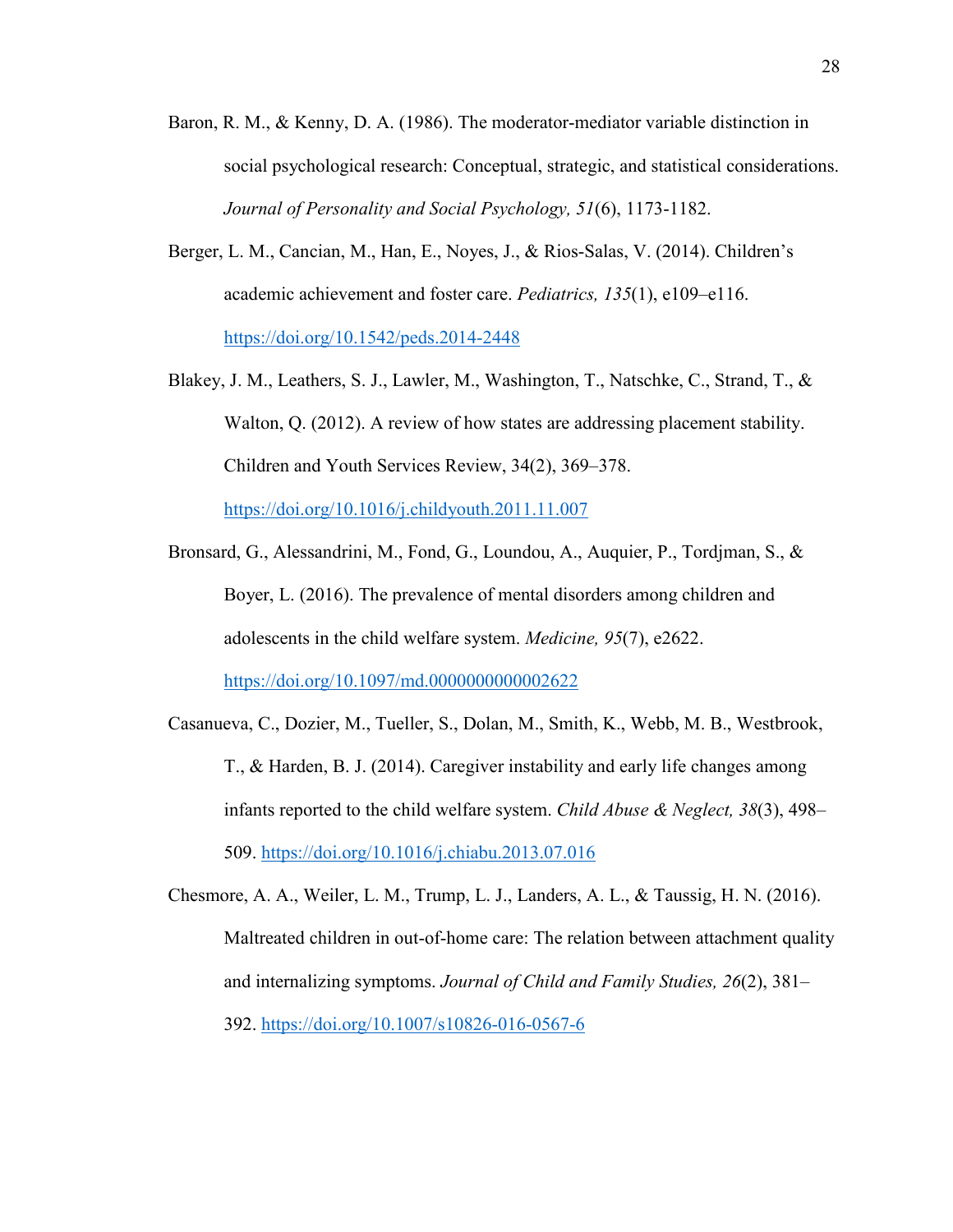Child Welfare Information Gateway. (n.d.a). *Find a service: Well-supported and supported in-home services*. U.S. Department of Health and Human Services, Administration for Children and Families, Children's Bureau. Retrieved September 3, 2021, from

https://www.childwelfare.gov/topics/supporting/inhome/.

Child Welfare Information Gateway. (n.d.b). *Evidence-Based Practice in Child Welfare.*

U.S. Department of Health and Human Services, Administration for Children and Families, Children's Bureau. Retrieved September 3, 2021, from https://www.childwelfare.gov/topics/management/practice-

improvement/evidence/ebp/.

- Child Welfare Information Gateway. (2021). *Foster care statistics 2019.* U.S. Department of Health and Human Services, Administration for Children and Families, Children's Bureau. https://www.childwelfare.gov/pubs/ factsheets/foster
- Cooley, M., Wojciak, A. S., Farineau, H., & Mullis, A. (2014). The association between perception of relationship with caregivers and behaviours of youth in foster care: A child and caregiver perspective. *Journal of Social Work Practice, 29*(2), 205– 221. https://doi.org/10.1080/02650533.2014.933405
- Cooley, M. E., Newquist, J., Thompson, H. M., & Colvin, M. L. (2019). A systematic review of foster parent preservice training. *Children and Youth Services Review, 107,* 104552. https://doi.org/10.1016/j.childyouth.2019.104552
- Cutuli, J. J., Goerge, R. M., Coulton, C., Schretzman, M., Crampton, D., Charvat, B. J., Lalich, N., Raithel, JessicaA., Gacitua, C., & Lee, E. L. (2016). From foster care to juvenile justice: Exploring characteristics of youth in three cities. *Children and*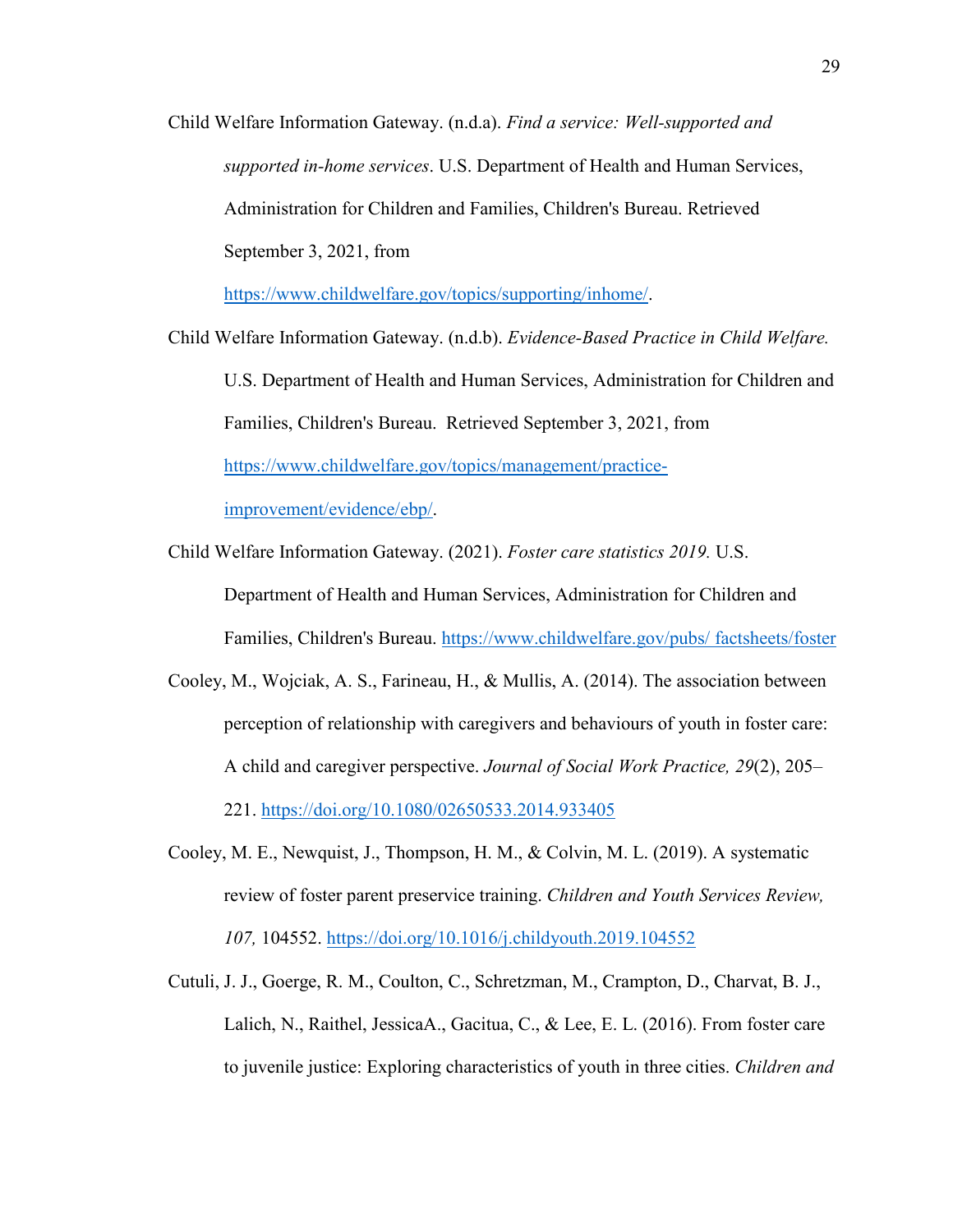*Youth Services Review, 67*, 84–94.

https://doi.org/10.1016/j.childyouth.2016.06.001

- Danielson, Carla & de Arellano, Michael & Kilpatrick, Dean & Saunders, Benjamin & Resnick, Heidi. (2005). Child maltreatment in depressed adolescents: Differences in symptomatology based on history of abuse. *Child maltreatment. 10.* 37-48. https://doi.org/10.1177/1077559504271630
- Dettlaff, A. J., & Boyd, R. (2020). Racial disproportionality and disparities in the child welfare system: Why do they exist, and what can be done to address them? *The ANNALS of the American Academy of Political and Social Science, 692*(1), 253– 274. https://doi.org/10.1177/0002716220980329
- Dorsey, S., Farmer, E. M. Z., Barth, R. P., Greene, K. M., Reid, J., & Landsverk, J. (2008). Current status and evidence base of training for foster and treatment foster parents. *Children and Youth Services Review, 30*(12), 1403–1416. https://doi.org/10.1016/j.childyouth.2008.04.008
- Dowd K, Kinsey S, Wheeless S, Thissen R, Richardson J, Suresh R, et al. *National Survey of Child and Adolescent Well-Being: Combined waves 1-4, data file user's manual restricted release version.* National Data Archive on Child Abuse and Neglect; Ithaca, NY: 2004.
- Fisher, P. A., Mannering, A. M., Van Scoyoc, A., & Graham, A. M. (2013). A translational neuroscience perspective on the importance of reducing placement instability among foster children. *Child welfare*, *92*(5), 9–36.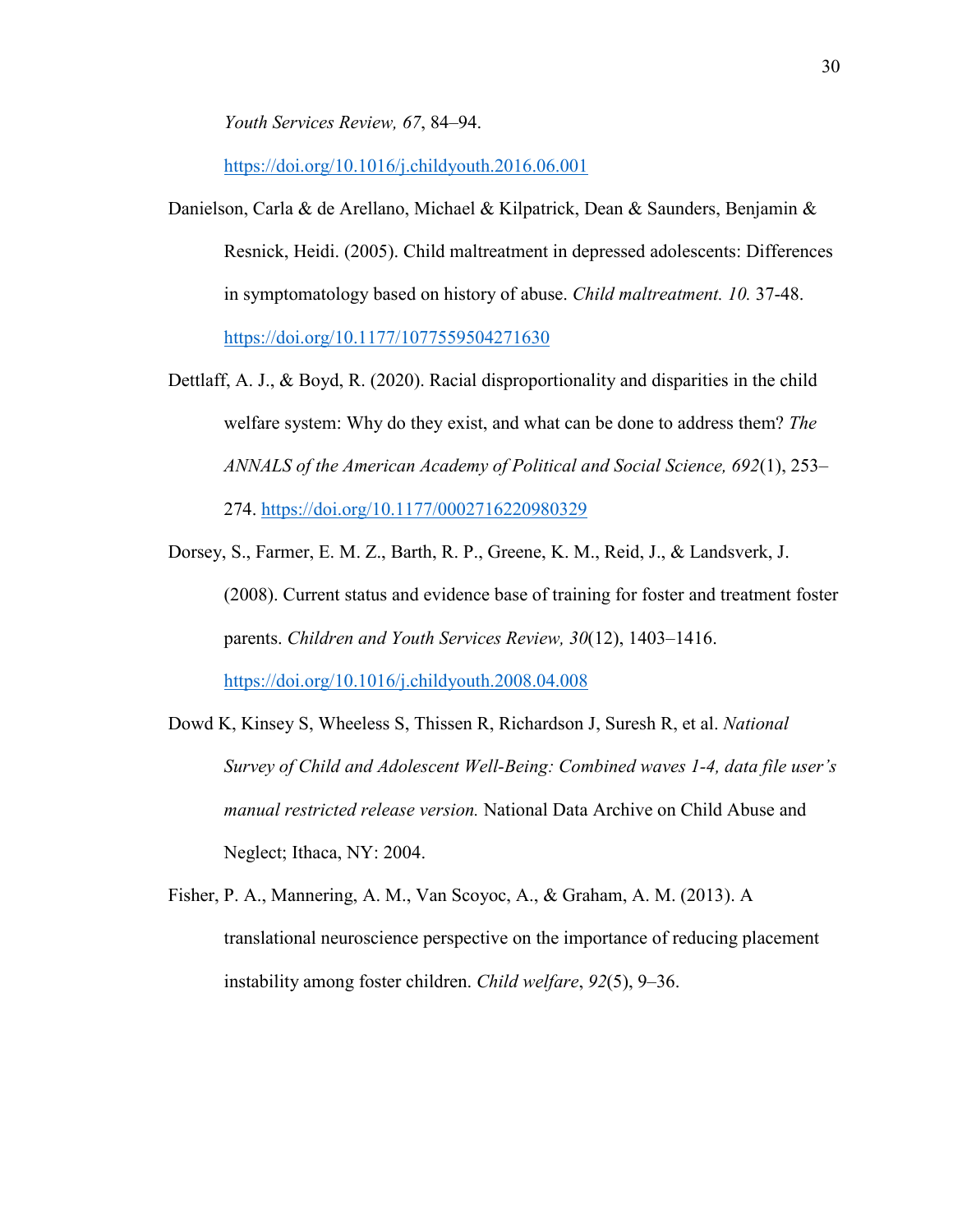- Folger, S. F., & Wright, M. O. (2013). Altering risk following child maltreatment: Family and friend support as protective factors. *Journal of Family Violence, 28*(4), 325– 337. https://doi.org/10.1007/s10896-013-9510-4
- Greeno, E. J., Uretsky, M. C., Lee, B. R., Moore, J. E., Barth, R. P., & Shaw, T. V. (2016). Replication of the KEEP foster and kinship parent training program for youth with externalizing behaviors. *Children and Youth Services Review, 61*, 75– 82. https://doi.org/10.1016/j.childyouth.2015.12.003
- Goemans, A., van Geel, M., & Vedder, P. (2015). Over three decades of longitudinal research on the development of foster children: A meta-analysis. *Child Abuse & Neglect, 42,* 121–134. https://doi.org/10.1016/j.chiabu.2015.02.003
- Hill, K. (2012). Permanency and placement planning for older youth with disabilities in out-of-home placement. Children and Youth Services Review, 34(8), 1418–1424. https://doi.org/10.1016/j.childyouth.2012.03.012
- Hunsley, J., & Mash, E. J. (2007). Evidence-based assessment. *Annual Review of Clinical Psychology, 3*(1), 29–51.

https://doi.org/10.1146/annurev.clinpsy.3.022806.091419

- Jedwab, M., Chatterjee, A., & Shaw, T. V. (2019). A review of foster home policies and regulations in the United States designed to support foster homes families. *Journal of Public Child Welfare, 14*(2), 209–230. https://doi.org/10.1080/15548732.2019.1596193
- Job, A.-K., Ehrenberg, D., Hilpert, P., Reindl, V., Lohaus, A., Konrad, K., & Heinrichs, N. (2020). Taking care triple P for foster parents with young children in foster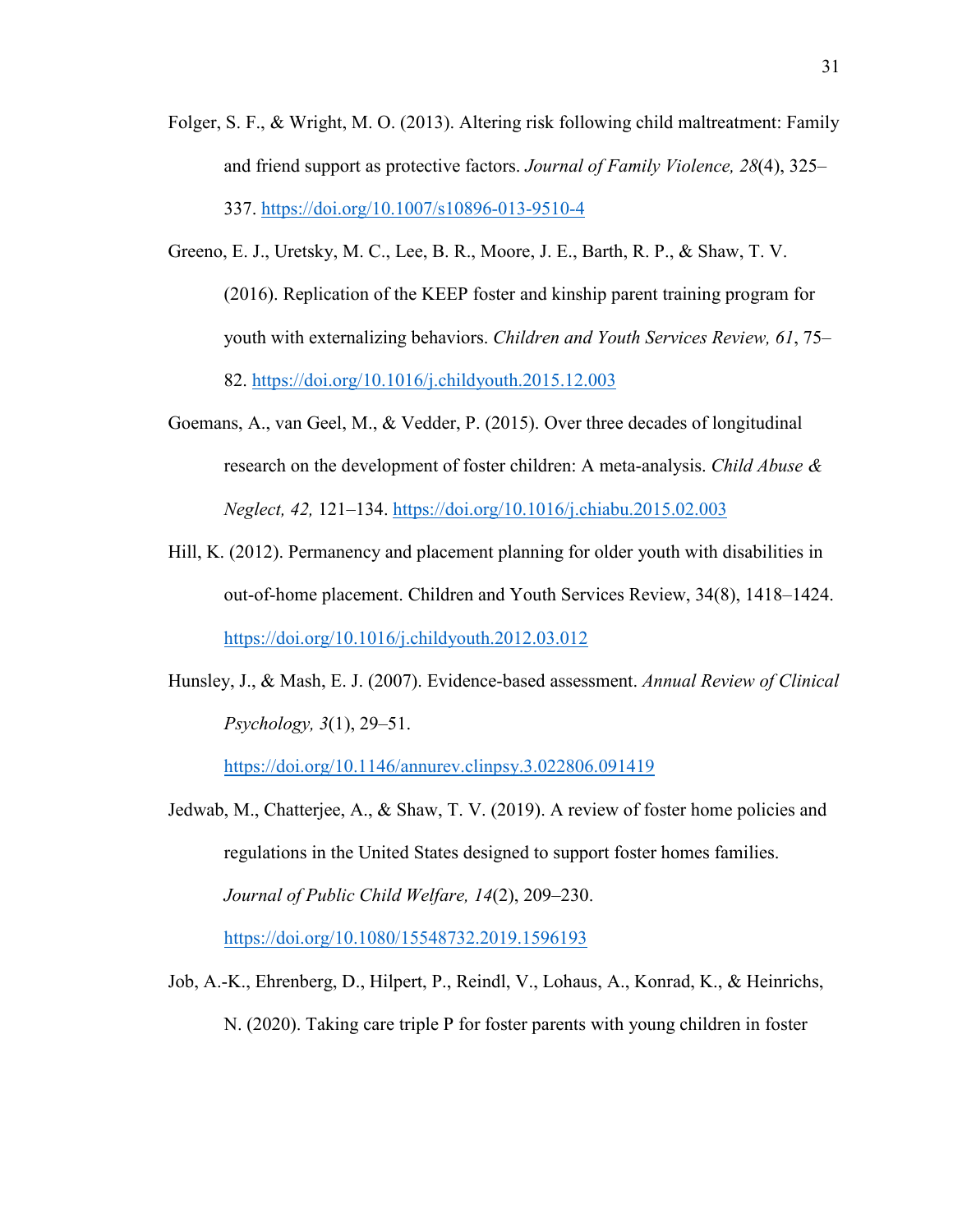care: Results of a 1-year randomized trial. *Journal of Interpersonal Violence, 886260520909196. .*https://doi.org/10.1177/0886260520909196

- Kolko, D. J. (1996a). Individual cognitive behavioral treatment and family therapy for physically abused children and their offending parents: A comparison of clinical outcomes. *Child Maltreatment, 1, 322*<sup>[1]</sup>342.
- Kolko, D. J., Baumann, B. L., Herschell, A. D., Hart, J. A., & Wisniewski, S. (2012). Implementation of  $AF \Box CBT$  by community practitioners serving mental health and child welfare: A randomized trial. *Child Maltreatment, 17*, 32□46.
- Landsman, M. J. (2015). The changing landscape of in-home child welfare services. *Journal of Public Child Welfare, 9*(5), 417–422. https://doi.org/10.1080/15548732.2015.1116337
- McGuire, A., Cho, B., Huffhines, L., Gusler, S., Brown, S., & Jackson, Y. (2018). The relation between dimensions of maltreatment, placement instability, and mental health among youth in foster care. *Child Abuse & Neglect, 86,* 10–21. https://doi.org/10.1016/j.chiabu.2018.08.012
- Mersky, J. P., Topitzes, J., Janczewski, C. E., & McNeil, C. B. (2015). Enhancing Foster Parent Training with Parent-Child Interaction Therapy: Evidence from a Randomized Field Experiment. Journal of the Society for Social Work and Research, 6(4), 591–616. https://doi.org/10.1086/684123
- Murray, K. J., Sullivan, K. M., Lent, M. C., Chaplo, S. D., & Tunno, A. M. (2019). Promoting trauma-informed parenting of children in out-of-home care: An effectiveness study of the resource parent curriculum. *Psychological Services, 16*(1), 162–169. https://doi.org/10.1037/ser0000324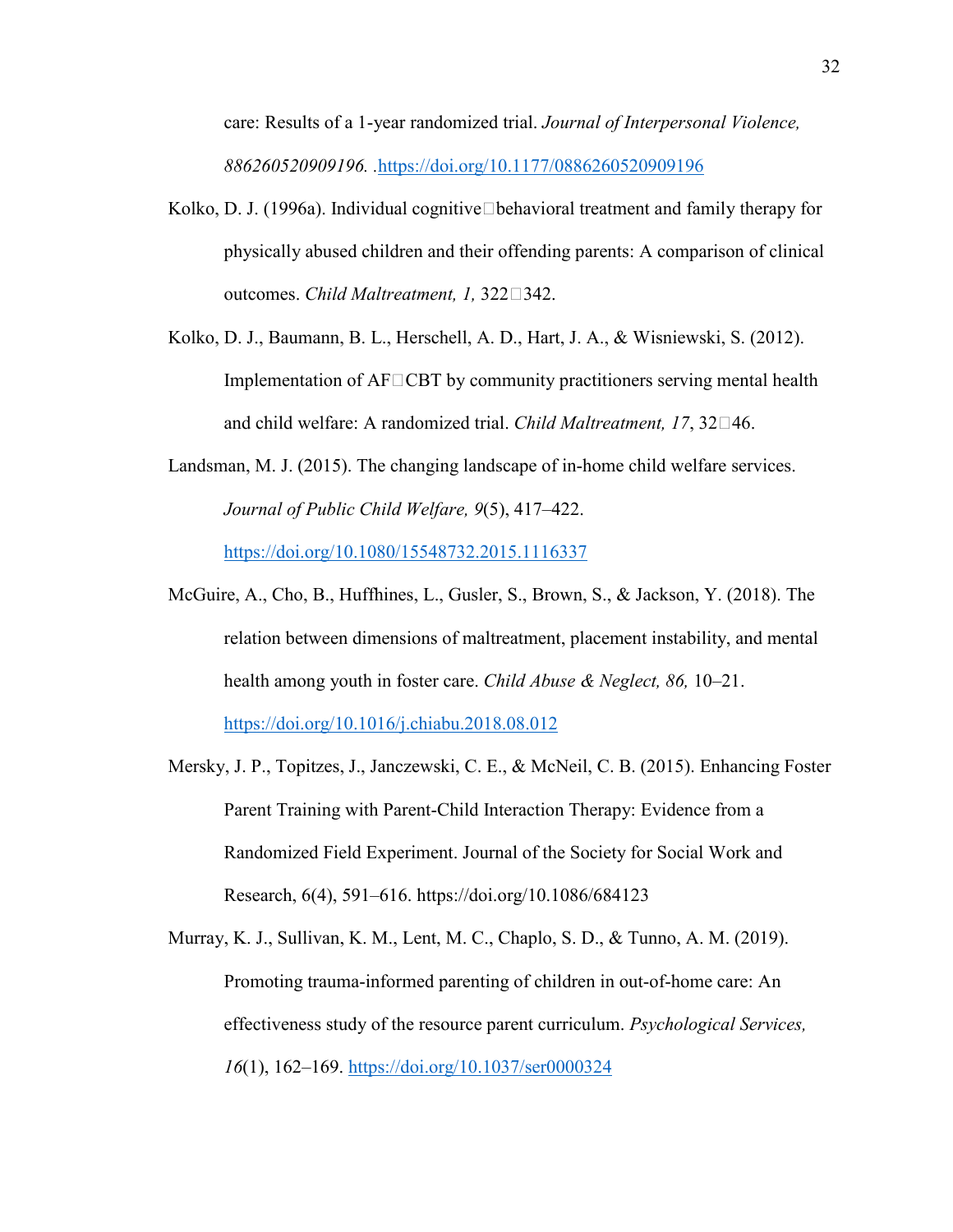- Negriff, S., James, A., & Trickett, P. K. (2014). Characteristics of the social support networks of maltreated youth: Exploring the effects of maltreatment experience and foster placement. *Social Development, 24*(3), 483–500. https://doi.org/10.1111/sode.12102
- Oswald, S. H., Heil, K., & Goldbeck, L. (2009). History of maltreatment and mental health problems in foster children: A review of the literature. *Journal of Pediatric Psychology, 35*(5), 462–472. https://doi.org/10.1093/jpepsy/jsp114
- Pecora, P. J., Kessler, R. C., O'Brien, K., White, C. R., Williams, J., Hiripi, E., English, D., White, J., & Herrick, M. A. (2006). Educational and employment outcomes of adults formerly placed in foster care: Results from the northwest foster care alumni study. *Children and Youth Services Review, 28*(12), 1459–1481. https://doi.org/10.1016/j.childyouth.2006.04.003
- Proctor, L. J., Skriner, L. C., Roesch, S., & Litrownik, A. J. (2010). Trajectories of behavioral adjustment following early placement in foster care: predicting stability and change over 8 years. *Journal of the American Academy of Child and Adolescent Psychiatry*, *49*(5), 464–473. https://doi.org/10.1097/00004583- 201005000-00007
- Rork, K. E., & McNeil, C. B. (2011). Evaluation of foster parent training programs: A critical review. *Child & Family Behavior Therapy, 33*(2), 139–170. https://doi.org/10.1080/07317107.2011.571142
- Rosenthal, J. A., & Villegas, S. (2010). Living situation and placement change and children's behavior. *Children and Youth Services Review, 32*(12), 1648– 1655. https://doi.org/10.1016/j.childyouth.2010.07.003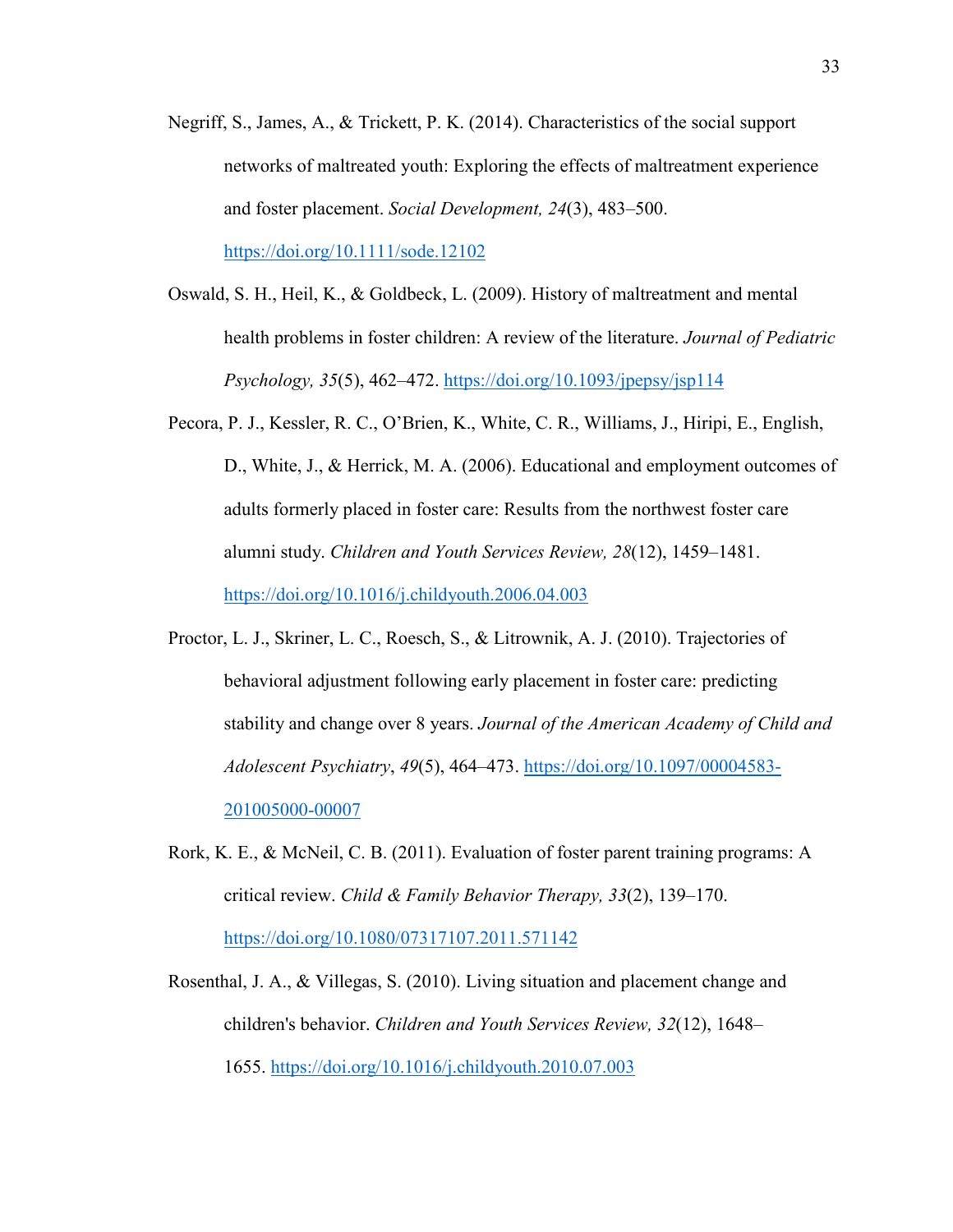Rubin, D. M., Alessandrini, E. A., Feudtner, C., Mandell, D. S., Localio, A. R., & Hadley, T. (2004). Placement stability and mental health costs for children in foster care. *Pediatrics, 113*(5), 1336–1341.

https://doi.org/10.1542/peds.113.5.1336

- Rubin, D. M., O'Reilly, A. L. R., Luan, X., & Localio, A. R. (2007). The impact of placement stability on behavioral well-being for children in foster care. *Pediatrics, 119(*2), 336–344. https://doi.org/10.1542/peds.2006-1995
- Ryan, J. P., & Testa, M. F. (2005). Child maltreatment and juvenile delinquency: Investigating the role of placement and placement instability. *Children and Youth Services Review, 27*(3), 227–249.

https://doi.org/10.1016/j.childyouth.2004.05.007

Salazar, A. M., Keller, T. E., & Courtney, M. E. (2011). Understanding social support's role in the relationship between maltreatment and depression in youth with foster care experience. *Child Maltreatment, 16*(2), 102–113.

https://doi.org/10.1177/1077559511402985

- Sattler, K. M. P., Font, S. A., & Gershoff, E. T. (2018). Age-specific risk factors associated with placement instability among foster children. *Child Abuse & Neglect, 84*, 157–169. https://doi.org/10.1016/j.chiabu.2018.07.024
- Sperry, D. M., & Widom, C. S. (2013). Child abuse and neglect, social support, and psychopathology in adulthood: A prospective investigation. *Child Abuse & Neglect, 37*(6), 415–425. https://doi.org/10.1016/j.chiabu.2013.02.006
- Storer, H. L., Barkan, S. E., Sherman, E. L., Haggerty, K. P., & Mattos, L. M. (2012). Promoting relationship building and connection: Adapting an evidence-based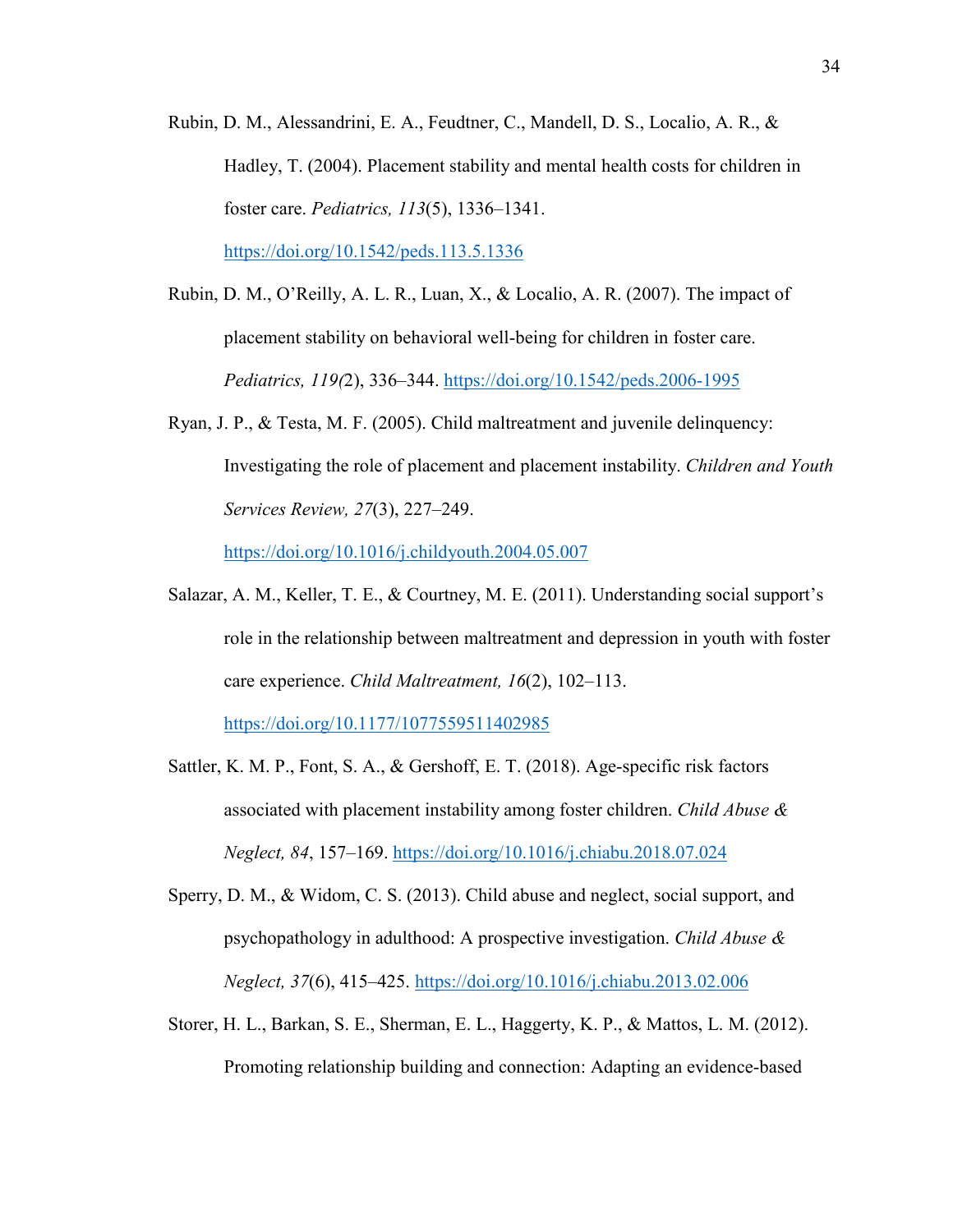parenting program for families involved in the child welfare system. *Children and Youth Services Review, 34*(9), 1853–1861.

https://doi.org/10.1016/j.childyouth.2012.05.017

- Sullivan, K. M., Murray, K. J., & Ake, G. S., III. (2015). Trauma-informed care for children in the child welfare system. *Child Maltreatment, 21*(2), 147–155. https://doi.org/10.1177/1077559515615961
- The Annie E. Casey Foundation. (2018). *A blueprint for embedding evidence-based practices in child welfare*. Retrieved from https://assets.aecf.org/m/resourcedoc/aecf-ablueprintforembeddingevidence-2018.pdf
- Webster, D., Barth, R., & Needell, B. (2000). Placement stability for children in out-ofhome care: A longitudinal analysis.. *Child Welfare, 79*. 614-32.
- Xu, Y., & Bright, C. L. (2018). Children's mental health and its predictors in kinship and non-kinship foster care: A systematic review. *Children and Youth Services Review, 89,* 243–262. https://doi.org/10.1016/j.childyouth.2018.05.001
- Yearwood, K., Vliegen, N., Chau, C., Corveleyn, J., & Luyten, P. (2019). When do peers matter? The moderating role of peer support in the relationship between environmental adversity, complex trauma, and adolescent psychopathology in socially disadvantaged adolescents. *Journal of Adolescence, 72,* 14–22. https://doi.org/10.1016/j.adolescence.2019.02.001
- Yuan, K.-H., & Bentler, P. M. (2007). 3. Multilevel Covariance Structure Analysis by Fitting Multiple Single-Level Models. *Sociological Methodology, 37*(1), 53–82. https://doi.org/10.1111/j.1467-9531.2007.00182.x